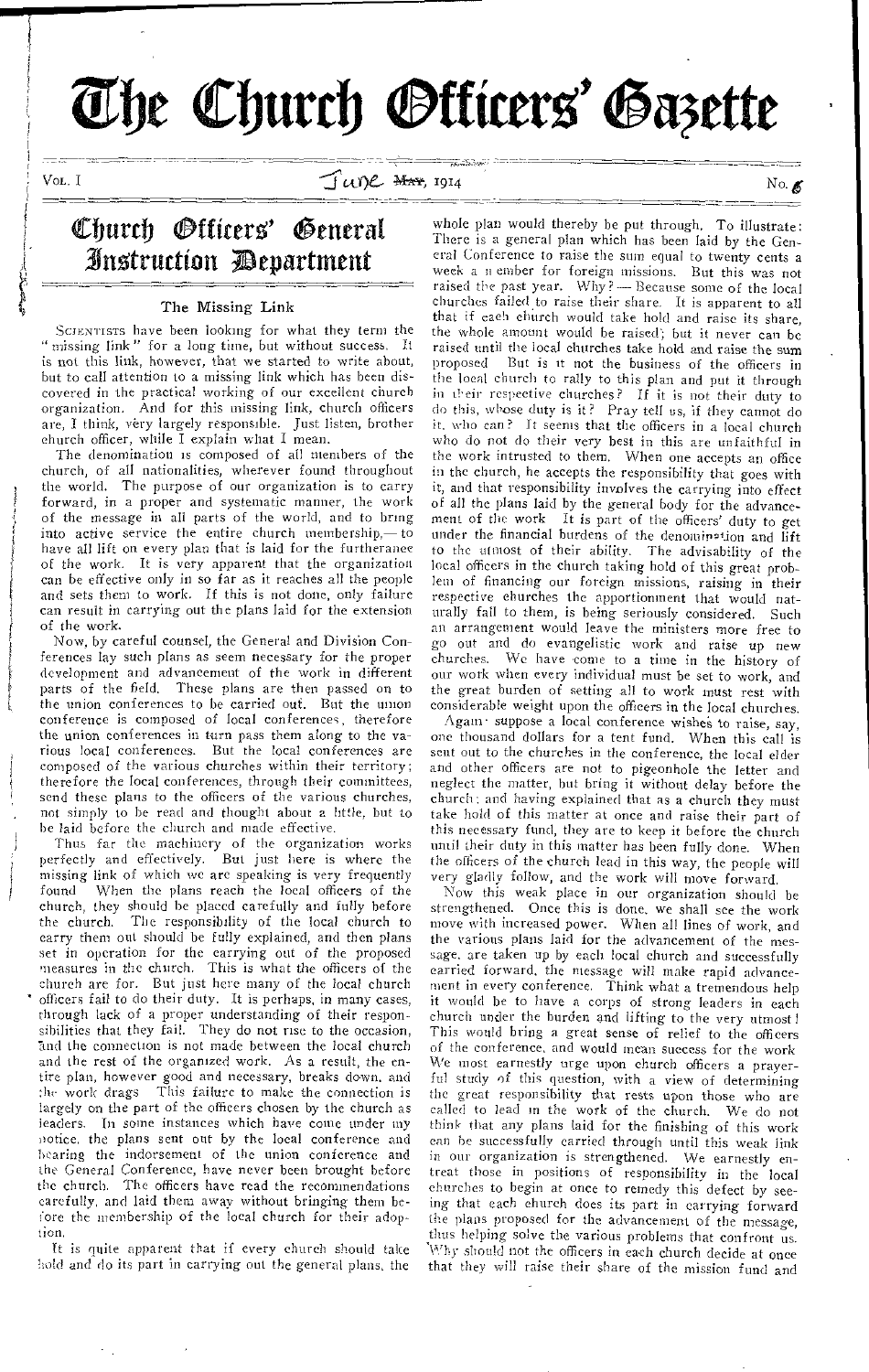send it in before the close of the year? We believe this would bring the blessing of God into our churches. G. B. THOMPSON.

## The Church Clerk and His Record of a Disfellowshiped Member

LAST month mention was made of the duty, or rather *privilege,* of the church clerk to keep in touch with any absent members by correspondence. This leads up to another important matter, that of dismissing members for *nottreporting.* 

Perhaps this may come under some other department of church work, but it will do no harm to mention it here in connection with the work of the church clerk. Of late, in the attempt of the denomination to raise a certain amount for missions each year, the church membership forms the basis of *reckoning* when determining the amount expected of a conference. in going through the church rolls the names of some persons are found who have not, reported for some time. The question at once arises, What shall be done with these names? Right beside this question another should be asked: Has the church fulfilled its duty before God in that the clerk has exhausted every possible means of communicating with this absent member? And in case his whereabouts is known, has labor been put forth by the officers and others for his reconversion? •

We believe there are two very grave dangers which should be guarded just at this point in the attempt to clear the church records:" voting out of the church those who seem to fail in the important matter of *reporting;*  and letting such cases run on and on until it becomes a matter of doing the " work of the Lord negligently."

A time comes when, to keep the church pure, action must be taken. But should it *ever* be simply upon the ground that a member has *not reported,* be the time longer or shorter? - We think not. There should be a more valid reason than this for withdrawing the hand of fellowship from any member.

When one joins the church, he covenants to "keep the commandments of God, and the faith of Jesus." The church receives him into fellowship because he has thus voluntarily left the world and united with the people of God in keeping all the commandments, including the Sabbath, and exercising in his life the faith of Jesus. His loyalty is to God, It is God whom he serves. He becomes a brother, is taken into' fellowship of the church because he has become one with Christ, a son of God, in the *keeping* of God's commandments, As long as he keeps up this connection with Christ, he remains a member of Christ's body, the church.

Should he fall from his steadfastness, lose through sin —the breaking *of any* one of God's ten commandments — his connection with God, what then? Virtually he cuts himself off by breaking *his* covenant with his God. He may repent and be fully restored But should he go on in open transgression, after " such as are spiritual " have labored to restore him, the case becomes a clear one. The only thing the church *can* do is to withdraw the hand of fellowship and take his name off the church book. After careful deliberation and prayerful labor in his behalf in this manner, the Word tells us such action by the church is ratified in heaven. But in actual fact it cannot be stated properly that the church "turned him out." No, he turned *himself* out. " They went out from us," wrote the beloved disciple, John, "but they were not of us; for if they had been of us, they would *no* doubt have continued with us." Of one Paul wrote: " Demas hath forsaken me, having loved this present world." In forsaking the truth they once loved, and turning again to the world, they have turned from God, and so can *have*  no fellowship with the saints. Hence the church can help them no more. Such should be dropped.

When action *of* this kind is taken by vote of the church, the church clerk should record, aside from the word disfellowshiped, with the date, opposite the name on the roll, a minute of the meeting giving the reason for the action. The records of the church are then clear, and any *one* who may not know the circumstances can see the church was justified in the action taken.

It is a solemn act to unite with the church It is equally solemn to disfellowship a member, as it may involve the eternal destiny of a soul. T. E. Bowen. eternal destiny of a soul.

## The Duties of the Deaconess

DEACONS were appointed in the first place to relieve the apostles of the responsibility of looking after the business *of* the church. Acts 6. i-6. Later, deaconesses were associated with them to give attention to matters which seem to belong more particularly to the work of women.

The work of a deaconess is divided into two main parts, — caring for the appointments of the church building, and looking after the welfare of the members of the church.

The deaconess should have a list of all the church members, with their addresses. It *is* her duty to become acquainted with the members by systematic visiting, and to render them such assistance *as* may be required The needs of the members may be many. Some need practical help in the home or sick room, some need food: some, clothing; others, work Some may need words of encouragement and sympathy. Sonic are trying to adopt a health reform diet, and do not know how to cook veg-<br>etarian food of to prepare a well-halaweed meal. The etarian food or to prepare a well-balanced meal deaconess should make it her business, in conjunction with the deacon. to see that all these needs are supplied. She would not be expected to do all the work herself, but should find out what the needs of the members are, and solicit the assistance of the other members of the church in helping the needy ones, thus leading them to become interested *in* one another's welfare, and uniting the church as one family

The deaconess should be a woman of consecration and good judgment, very tactful and sympathetic. There are in some churches wives and mothers who have very little idea of how to keep a home clean and comfortable. These need help, but it must be given very carefully and tactfully, or it will only offend and make matters worse than they were before. In such *cases* as these, the deaconess should endeavor to talk in a way that will lead the sister to desire help Faultfinding or criticizing is worse than useless. The deaconess must win, not drive. She should rather try to lift the sister's mind to a higher plane, by dwelling on the importance God attaches to the home and its influence

When there are sick among the members, it is the duty of the deaconess to find out if their needs are all supplied, If there is opportunity to give simple treatments to any, the services of some brother or sister in the church who *has* had experience in this matter, should be solicited. The young people are often prepared to give such help as this. If dainty food is needed to tempt the appetite, the services of those who can prepare such things should he sought.

When clothes are needed, arrangements should be made for these to be solicited from other members of the church, or from the public. There are well-to-do persons in most communities who are glad to give their cast-off clothing to those who they know will make good use Of it. Every church of *any* size should have a Dorcas society to give continual attention to this matter.

The poor fund is usually administered by the deacon and deaconess. A careful record should be kept of the receipts and disbursements, and the needs of the poor should be brought before the church as often as necessary, in order that money may be supplied with which to meet them.— *Selected.* 

*(To be concluded)* 

"WHEN men use their powers as God directs them to, their talents will *increase,* their ability will enlarge, and they will have heavenly wisdom in seeking to save those who are lost."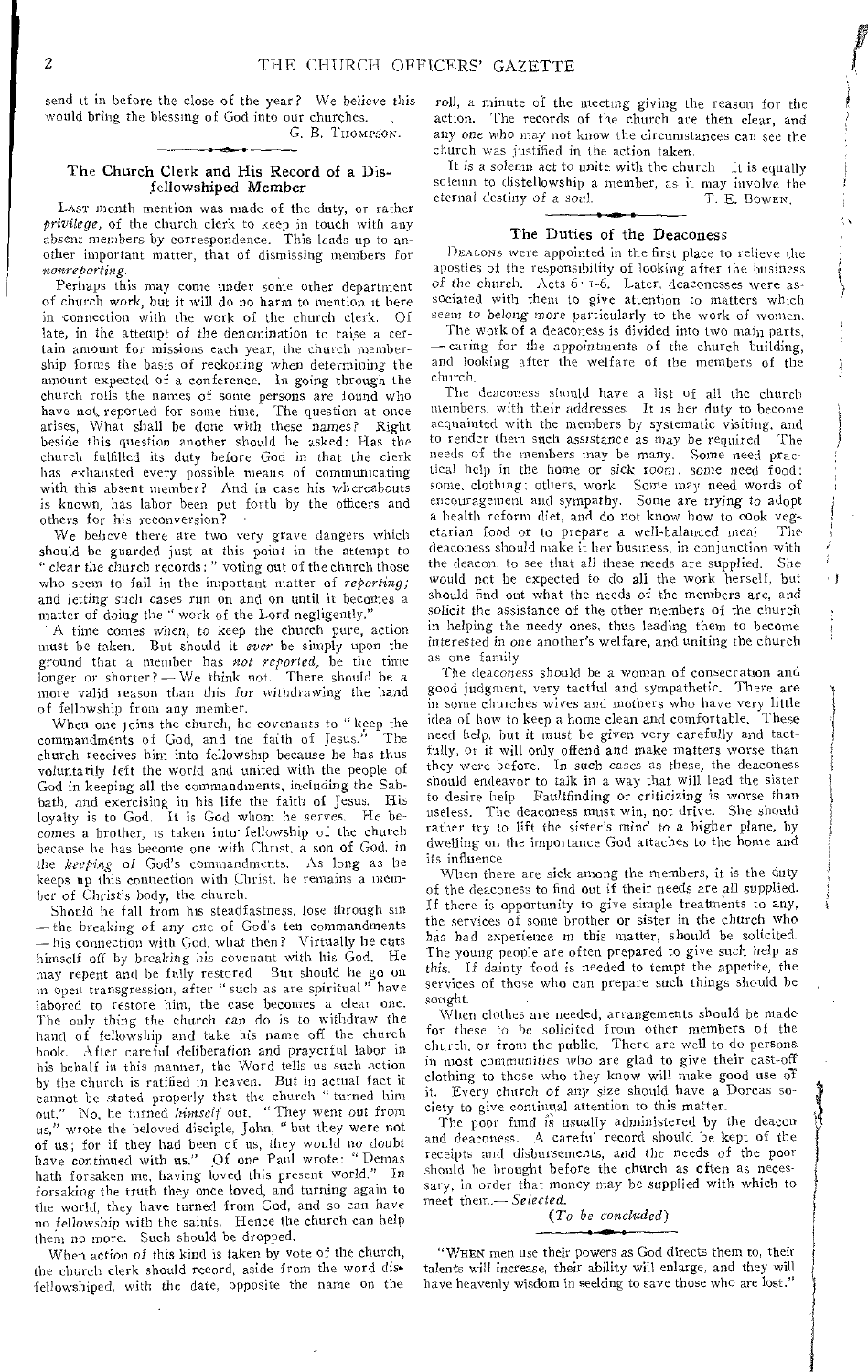# Home Missionary Department

## Suggestive Program for Fourth Sabbath Home Missionary Service

*(7'o be held June 27, 1914)* 

OPENING sot: "Hymns and Tunes," No. 171; "Christ in song," No 76/

...<br>rayer. Reading • "Toe Origin and Development of the Bible Work Among Seventh-Day Adventists."<br>"Song: "Hymns and Tunes," No 1300; "Christ in Song,"

*No. 498*<br>| Reading: "How to Learn to Give Bible Readings."

Bible study: " The Glorious Appearing of Christ."

Reports of work done by members. Plans for work for the coming month.

Collection for literature fund. Closing song • "Hymns and Tunes," *No. x3o6* 

Benediction.<br>Nore — Arrangements should be made for the outlines given in the reading on "How to Learn to Give Bible Readings," In be written on the blackboard as they are read, so that the members may make note of them. The texts given in the Bible reading should also be placed on the board as the study is *given,* so that the members may note them down for future study

## The Origin and Development of the Bible Work Among Seventh-Day Adventists

IN 1882, while Elder S. N. Haskell was preaching at a camp meeting held 'in California, a storm came up which made so much noise that the service had to be discontinued. Elder Haskell gathered a group of people around him in the center of the tent and gave out texts of Scripture to different ones to read, and began asking questions upon them The Spirit of the Lord seemed to impress the truth upon the minds of the people, and Elder Haskell conceived the idea that that would be a good way to present the truth in families and companies. He began to arrange different subjects in the form of Bible readings. At the service mentioned Sister White was present, and the next day related to Elder Haskell and others that what he had done was in harmony with the light she had received. She related having seen many young people going from house to house with Bibles under their arms, teaching the people the truth.

At this time Elder A. T Robinson and his wife had charge of a company of students of South Lancaster Academy, who were taking subscriptions for the *Signs of the Times* in the city of Worcester, Massachusetts. Elder Haskell wrote to Elder Robinson about his plan of Bible work, but did not succeed in making the plan sufficiently plain so that the workers could understand how to follow it. Soon after, Elder Haskell returned to South Lancaster, and Elder Robinson went to see him about the work, and brought back with him some 'Bible readings which Elder Haskell had prepared, some of which contained over one hundred and fifty questions. With this help Elder ,Robinson began preparing his own readings, which he presented in families wherever he had opportunity. That same year a mission was started in the city of Boston, Massachusetts, Elder and *Mrs.* Robinson having charge of the mission. They were joined by John R. Israel and several inexperienced workers, and they found the Bible work a very successful means of getting the truth before the people.

About that time. at a meeting of the General Conference a resolution was passed authorizing the publication of the *Bible Reading Gasette,* a monthly pamphlet of twenty-eight pages. To all who would furnish four Bible readings, the magazine was to be sent free for one year. This was made the only terms of subscription. By the close of the first year, the demand for these readings was *so* great that the year's issue was published in book form, containing 162 readings, and sold for \$1 a copy,

The following year a Bible training school was opened in Chicago, in charge of Elder G. B. Starr, and about the same time the General Conference called Elder Robinson and wife to take charge of a similar work in Brooklyn, New York, a large number of young people being trained in these missions in the Bible work. From that beginning the training of Bible workers has gone steadily forward, and has become a recognized factor in the carrying forward of the third angel's message.

## MRS. A. T. ROBINSON.

## How to Learn to Give Bible Readings

Tne first step in learning how to give Bible readings successfully is for the would-be Bible reader to learn how to *study* the Bible Many *read* the Bible, but few *study* it.

We shall suppose that you wish to give a Bible reading on the subject "The Second Coming of Christ." There are two ways in which you may prepare the reading. You can select one of the many excellent Bible readings on this subject, printed in our various *publications;* study it until you are familiar with those texts, and then give the reading. In the meantime, hope and pray that no one will ask you any questions outside the range of the few texts you have studied. There may be circumstances under which this would be the proper course to pursue.

A *far* better way is to spend an hour a day studying the Bible on the subject of the second coming of Christ. Make a list of every text you can find treating on the subject. If you work faithfully, you will have a long list of texts. Study each text in your list until you can give a clear exposition of it. Then make out your Bible readings on the second conting  $of$  Christ. I say *readings,* for you will have material enough to make several.

Spend time thinking over the subjects, and have a definite outline in your mind before you begin to arrange your texts. Can you imagine how a house would look built without any plan drawn by an architect for the carpenter to follow? Many Bible readings are built in like manner. Good texts are jumbled together, but there are no clear points made from the beginning to the end

Have a decided conviction in your own mind of the truth you wish to teach before you begin. To illustrate. If you wish to teach that Christ will come as a real, tangible being, that it will he a glorious event, that the wicked will be destroyed, and the righteous caught up to meet him, make out a diagram something like the following. Then use the clearest texts you have in your list to prove each point; if you find none, enlarge your list.

## Second Coming of Christ

Christ will come  $\frac{1}{2}$ 

He will come in glory  $\frac{1}{2}$ 

Wicked slain at lus appearing  $\}$ 

Righteous caught up to meet the Lord  $\frac{1}{2}$ 

Preparation necessary to meet the Lord  $\{$ 

If the persons with whom you are reading are especially interested in the coming of Christ, you can make out a reading on the signs on the earth of Christ's coming. By giving some thought to the subject, your *mind* will soon form an outline. I give an illustration, but wish it understood that these are not model outlines. They are only suggestive.

Signs *on* the Earth of Christ's Coming

Increase of knowledge

Wonderful inventions  $\langle$ 

Earthquakes and storms by sea and land

Insect pests  $\}$ 

If these topics are given properly, you will not need a group of texts on the preparation for the event at the close. Each sign is an evidence that the coming of' Christ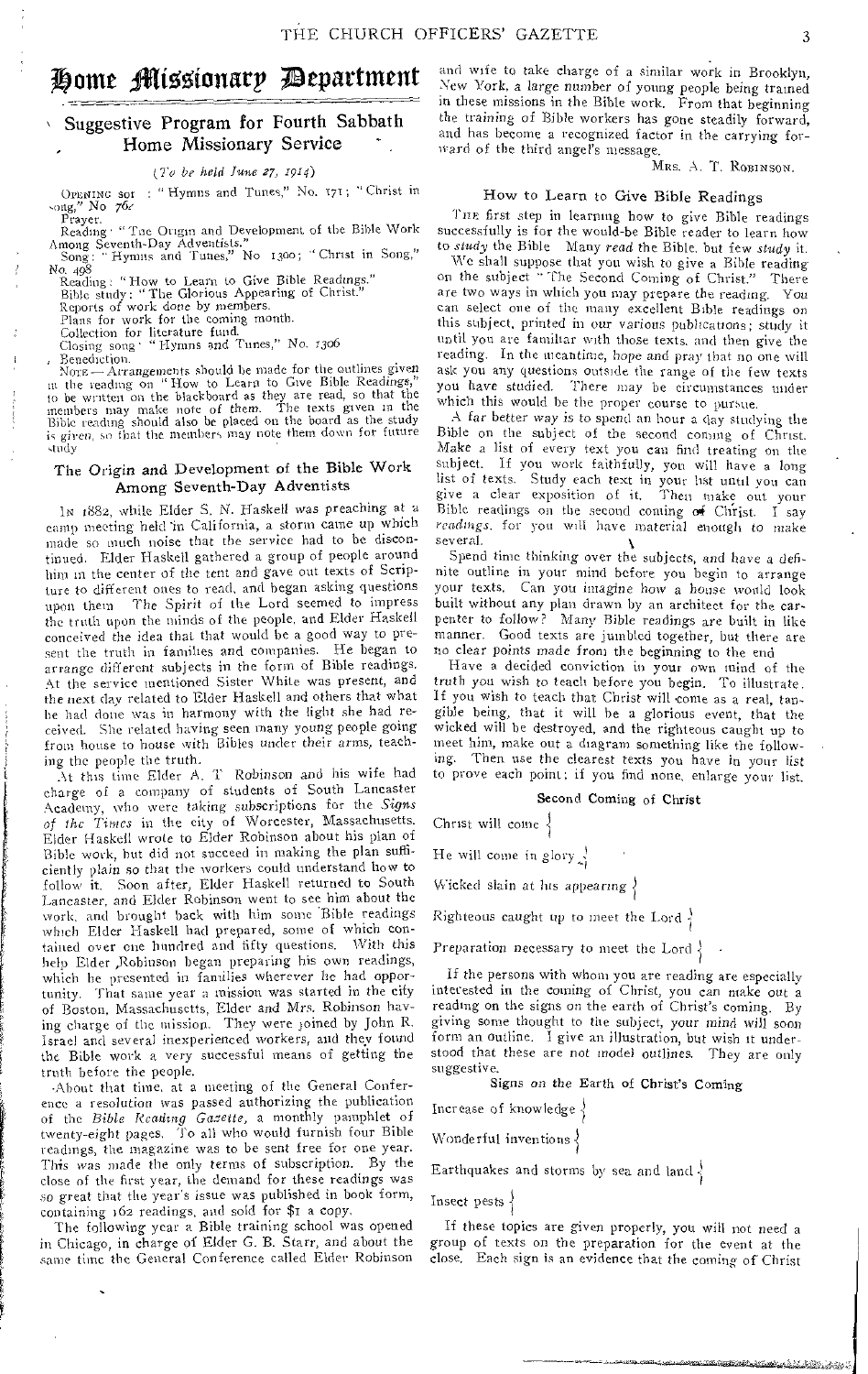is near. Increase of knowledge is evidence that we are in "the time of the end." *Dan.* 12:4. The steam and electric cars and automobiles are not due in the world until the "day of his preparation." Nahum 2:3. The insect pests come when " the day of the Lord is at hand."  $Joel$   $I: I-I5.$ 

Be sure to impress upon your readers the fact that all these things are signs of Christ's coming. Every tree and shrub smitten by the insect pests is but a sign board hung out before our eyes to let us know that there are only a few more turns in the road of time before Christ will appear.

After you have given sample readings on the coming of Christ and the signs on the earth, make out a reading on the signs in the heavens showing that his coming is near. Study a connected line of thought, and then make cut your diagram and fill in the texts as before.

#### Signs in the Heavens

There will he *signs* 

These signs will be in the sun, moon, and stars  $\}$ 

Sun and moon darkened

When? {

How? $\frac{1}{2}$ 

Stars fell  $\{$ 

Last generation  $\{$ 

Christ at the door  $\{$ 

Preparation for his coming  $\{$ 

In giving a reading on the signs in the heavens, study the little hook " His Glorious Appearing." Take a new copy of the hook with you when giving the reading, and read a few choice extracts to prove the historical facts. Do not weary your audience by reading too many quotations. Be sure to read the extracts aloud at home until you can give the right emphasis and correctly pronounce all words. Remark, as you gather up your books to go home, " I know of no small book that gives more valuable facts on the subject of the signs for the same price than ' Ills Glorious Appearing;' it is only twenty-five cents." Do not urge them to buy; simply let them know the value and the price. Many of the little books have been placed in the homes in this way.

I should not think it best always to give three Bible studies on the second coming of Christ before giving other subjects, although in some cases it might be well to do so. I give the preceding simply as an illustration of how to study the subject.

The millennium, the new earth, the prophecies, and other topics can be studied in the same way. In studying each subject try to get a much broader and deeper view of it yourself than you give to your readers. Every Bible worker needs a reservoir of knowledge from which to draw. If you are familiar with only the few texts you use in the reading, it will be manifest to those with whom you read The volume of your reservoir of Bible knowledge is discerned as quickly by others as you can detect the force of the water in the reservoir when you turn on the faucet.

While we should be familiar with each subject given, yet we should not by any means tell all we know. I remember living in a house where the water pressure was so great that if, wishing to draw a glass of water, I turned on the faucet full, the water was thrown out of the glass. I soon learned to turn the faucet only a little if I wished but a cupful. Your readers are tiny cups. These subjects are all new to them, and they can assimilate only a little at each reading. If you tell them too much at one time, it will act as the high-water pressure

in the glass; they will g ... ing of real benefit. Make a *few points very clear* . ach reading you give.

Be brief. No Bible reading should ever exceed sixty minutes in length, and forty-five minutes is better than an hour.

Close your Bible reading with an earnest prayer, and leave your readers at once. Leave them alone with the influence of the words of God and the prayer. I have known well-meaning persons to spoil all the good of the Bible reading by staying and visiting after they had *fin*ished the-reading.

Be prompt in beginning and closing. If your appointment is with Mrs. Brown at 3 P. M., do not keep her waiting. Be there to begin promptly at three o'clock. These seemingly little things are very important, and the one who is careful on these points, will find her readers at home waiting for her, while the one who is careless in filling appointments at the *exact time,* will soon find her readers absent when she calls.

Mrs. Brown is not the only one you disappointed by being late. In your morning worship you remembered the afternoon appointment and earnestly prayed that God would send the angels to help you give the reading and open the heart of Mrs. Brown to receive it. The angels were sent on time, Mrs. Brown was ready; but you were late, and eternity alone will reveal what you lost by failing to recognize the sacredness of the work *of* the Lord. Jer. 48: 10, margin.

Study and intellectual preparation will never convert souls. 'We must make every spiritual truth our own before it will affect others. That is one advantage gained by thoroughly studying the entire list of texts before making out any Bible readings. In studying them as a whole, you feed your own soul, while often in studying a few texts simply to give to some one else, you think *only* of how they will affect the one you are reading with. If you would learn the art of giving successful Bible readings, you must let your own soul be fed on the texts first, and then a power will go with the *giving* of the reading that will lead others to the great Life-giver.

I fancy that I hear some one say, " I could never spend one hour a clay studying my Bible." If it is *really utterly impossible* for you to do so, then I should advise you to lend packages of tracts to your neighbors instead of attempting to give Bible readings. You can do that without much study.

Many who at first might think it impossible to spend an hour in Bible study, could do so by carefully planning their work. The most of our sisters are divided into two classes,— those who have children in the home, and those who do not. If you have your children still in your home, you cannot afford to spend less time receiving instruction from God. You have only a few years to sow the good seed in the minds of your' children. They will soon *go*  out into the world.

Get your children interested in helping to find the texts upon the subject you are studying. If you have no blackboard, pin a piece of paper upon the wall, and write your list of texts upon it. Study them together with your children. Your children are your first duty; do not overlook them. If you persevere in this, you will soon find that the children as well as yourself are familiar with many Bible subjects, and who knows but that very study may be the means of their salvation? As you study one subject after another in your homes with your children while preparing to work for *your* neighbors, *you* will prepare them to meet the Lord.

The *sisters* who have no children in their homes can find time to prepare for the work if they will pray *earnestly* three times a day for God to give them a burden for souls for whom Christ *died.* When they have a true burden for souls, they will find the time to study their Bibles. I remember one dear sister, the mother of a family of children, who used to  $l$  ther open Bible on the window sill in front of her wa<sup>*i*</sup> cub, and commit the texts to memory while washing ithough she had far less though she had far less spare time than many others, she was recognized by all as a thorough Bible student and a good Bible worker.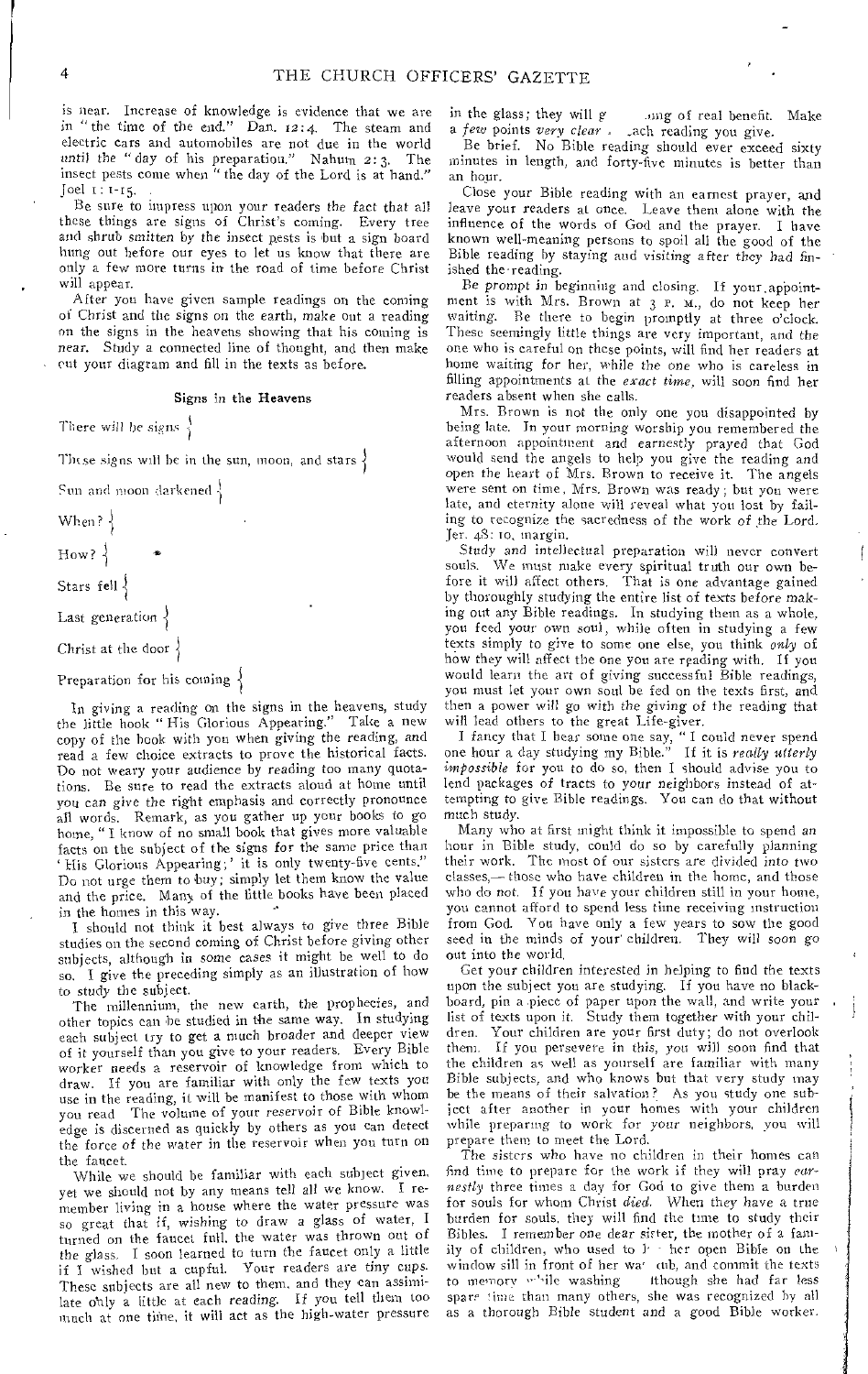The secret of her finding opportunity for Bible study lay in the fact that she dearly loved God and his Word. She had no spare time. but she found opportunity for study because she loved it so much that she made the opportunities, where some who loved less would have thought it  $\cdot$  ossible. Mrs. S N. HASKELL. ossible. **MRS.** S N. **HASKELL.** 

#### The Glorious Appearing of Christ

TnE following Bible reading was prepared by Mrs. S. N. Haskell, and will illustrate what she has written on the subject:—

Col 3:4. The righteous will appear with Christ in glory. John 14. 1-3. Christ himself has promised to come again.

Acts 1: g-it. He will come in person, the same Jesus that, clothed in humanity, blessed the people while he walked among them.

Rev.  $1:7$ . He will come in the clouds of heaven

- Luke 9. 26 Christ will " come in his own glory, and in his Father's. and of the holy angels" It will be a wonderful display of heavenly glory.
- Matt. 17:2. When Christ was clothed with "his own glory," his face shone as the sun. and his raiment was white as the light.
- Ex. 24' 16, 17; Eze 1: 28. The Father's glory appears like devouring fire to those whose hearts are not right with God; but to the righteous it appears like the beautiful rainbow.
- Matt. 28: 2, 3. The angel that came to open the Saviour's tomb and call him to life came clothed in heavenly glory; his face was like the lightning, and his raiment white as snow.
- Rev. **5:1r.** There are ten thousand times ten thousand. and thousands of thousands of angels.
- Matt. 25:31. When the Saviour returns to this earth, he will be escorted by all the angels, each one clothed with heavenly glory. The whole canopy of heaven will he filled with an innumerable company of the "hosts" of heaven.
- Matt. 28: 3-5. Before only one angel clothed in glory, the Roman guard fell as dead men.
- **2** Thess. 2:8. All the wicked of the earth will be slain by the brightness of Christ's coming.
- Jer 25:30-33 "The slain of the Lord shall be at that day from one end of the earth even unto the other end of the earth: they shall not be lamented. neither gathered, nor buried: they shall be dung upon the ground."
- $\frac{1}{\pi}$  Thess. 4  $\frac{16-18}{16}$ . All the righteous will be caught up from the earth to meet the Lord in the air. and thus they will ever be with the Lord.
- Cor. 15: 51-53. The righteous will be changed front mortal to immortal in a moment.
- Phil. 3:20. 21. Their vile bodies will be fashioned like unto the Saviour's glorious body.
- Luke **21:34-36.** All should watch lest the love of pleasure and the cares of this world prevent their being ready when Christ appears. $-$  Bible Training School, November, 1911.

## Suggestions for Missionary Meetings First Week

**OPENING** exercises. Song, season of short prayers. minutes,

reports of labor, song. Lesson: "The Place of Prayer in Soul Saving."

Plans for work: Attention should be given to providing members with the literature they will need for the coming week's work,— tracts for lending and for distributing in various ways, periodicals for selling and for missionary corre-spondence, magazines for those working with them. In States where temperance campaigns are being conducted, special at-tention should he given to seeing that all are supplied with collecting cards and literature.

Closing song.<br>Note - This lesson is a very important one, for in it is given the secret of successful missionary work It should be read slowly, and every point emphasized, that all may see clearly the relation prayer bears to soul saving. It would be well to have a short season of prayer at the close of the reading, to ask the Lord to give to every one present a realization of the place prayer should have in

#### Second Week

Opening exercises: Song, prayer, minutes, song.

Lesson: "Bible Study on Prayer." Let the leader or some other suitable person prepare a Bible study from the following<br>texts : Luke 11:1, 5-10; 18:1-7; Matt. 6:6-8, 14, 15; Mark<br>11:23-26; John 14:13, 14; 15:7, 8; 16:23, 24; 1 John 5:14, 15. Phis will help deepen the impression made by the study of the previous week.

Reports of labor.

Plans for work • If all the members have not yet undertaken some line of work, it might be well for the missionary secretary to hand around slips of paper, and ask all who have not yet started working to write on the slip the kind of work they would like to do The slips should be collected, and help he given to those desiring to make a start in any line of work

Closing song. Non— The leader and the missionary secretary should not he satisfied until they have enlisted the services of every member in sonic kind of work. Much tact should be used in dealing with those who are reluctant to take hold, and every ef-fort should be made to help them realize that if they really love Jesus, they will desire to labor for him. "If ye love me, keep my commandments." John 14:15. One of these com-mandments is, "Go ye therefore, and leach all nations."

#### Third Week

Opening exercises. Song, prayer, minutes. song.

Reports of labor.

Lesson: Bible study. Reading: " Wayside Ministries" Plans of work • Inquire into the supplies needed by the

members, and make provision for them Closing song.

#### Fourth Week

Opening exercises: Song, minutes, season of short prayers. song.

Reports of labor

Lesson: Testimony study. The reading of quotations from the Testimonies on the distribution of literature, each member having been asked the week before to bring a short quotation. Volumes VI, VII, VIII, and IX contain much on this subject. Non.— The leader should call attention to the special point

in each quotation as it is read. • Plans for work: **A** missionary picnic.

Closing song,<br>Nore.— It would be well for plans to be laid for a missionary picnic These have been conducted very successfully in many places The plait is as follows: A magazine or periodical suited to the needs of the district is selected, and all who can attend the picnic are invited to meet in some central place, where supplies are ready for them, and where they will he given territory to work Prayer is offered for the Lord's help in the work, after which all go on their way, two by two, to sell or give away the literature selected. At noon all meet in some pleasant spot, and have lunch together, and tell their experiences Suggestions are made to any who have not had the best success, prayer is again offered for the work of the afternoon, and all go again to work. Care should be taken in pairing the members to put together an experienced worker and an inexperienced one, as far as it can be done consistently with the wishes of the members. A missionary picnic might well be held once a month during the summer

## The Place of Prayer in Soul Saving

**THE** greatest thing any one can do for God and for man is to pray. It is not the only thing, but it is the chief thing. The great people of the earth today are the people who pray. I do not mean those who talk about prayer, nor those who say they believe in prayer, nor yet those who can explain about prayer, but I mean those people who take time to pray. They have not time It must be taken from something else. These are people that put prayer first, and group the other items in life's schedule around and after prayer.

God will do in answer to the prayer of the weakest one here what otherwise he could not do. "Ye have not chosen me, but I have chosen you, and ordained you, that ye should go and bring forth fruit, and that your fruit should remain. that whatsoever yc shall ask of the Father in my name, he may give it you." John 15:16. Mark that word may, not shall this time, but may. Shall throws the matter over on God - his purpose. May throws it over on us—our cooperation. That is to say, our praying makes it possible for God to do what otherwise he could not do.

Everything that God does for man and through man he does with man's consent, always. With due reverence, but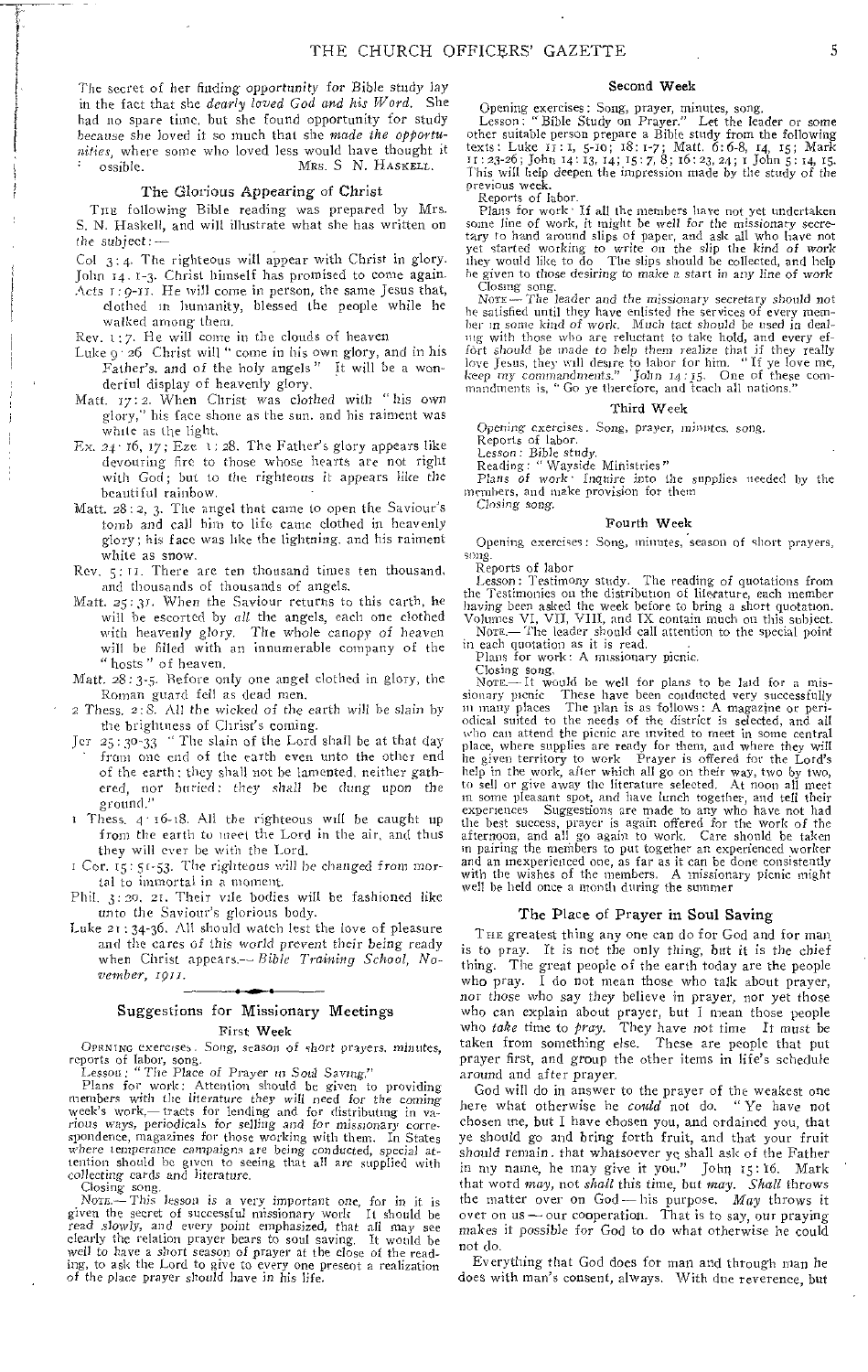very plainly, let it be said that God can do nothing for the man with shut hand and shut life There must be an open hand and heart and life *through* which God can give what he longs to. Our prayer is God's opportunity to get into the world that would shut him out.

We think we can do more where we are through our service: then prayer to give power to service. *No—* with the blackest underscoring of emphasis, let it be said — NO. We can do no thing of real power until we have done the prayer thing.

Here is a man by my side. I can talk to him. I can bring my personality to bear upon him, that I may win him. But before I can influence his will a jot for God, I must first have won the victory in the secret place. Intercession is winning the victory over the chief (the enemy), and service is taking the field after the chief is driven off.

There are some of our friends who think themselves of the practical sort who say: "The great thing is work; prayer is good, and right, but the *great* need is to be doing something practical." The truth is that when one understands about prayer, and puts prayer in its right place in his life, he finds a new motive power burning in his bones to be *doing;* and further, he finds that it is the doing that grows out of praying that is mightiest in touching human hearts.

The whole circle of endeavor in winning men includes such an infinite variety, There is speaking the truth to a number *of persons,* and to one at a time; the doing of needed kindly acts of helpfulness, supplying food, and the like; there is teaching; the almost omnipotent ministry of *money;* the constant contact with a pure, unselfish life; letter writing; printer's ink in endless variety. All these .are in God's plan for winning men. But the intensely *fascinating* fact to mark is this, that the real victory in all this service is won in secret, beforehand, by prayer; and these other indispensable things are the *moving* upon the works of the enemy, and claiming the victory already won. And when these things are put in their proper order, prayer first, and the other things *second,— second,* I say, not omitted, not slurred over, done with all the earnestness and power of brain and heart and life possible; but done *after* the victory has been won in secret against the real foe, and done while the winner is still claiming the victory already assured,— then will come far greater achievements in this outer open service.—" *Quiet Talks on Prayer," pages 12-19.* 

#### Bible Study

r. WILAT is said of Jesus? Acts to: 38.

2. What should his followers do?  $I$  John 2:6; I Peter 2: 21.

3. What does God ask of his children now? Isa. 58: 6-11.

4. Is this work *new* to God's people? Job 29: 11-16. (Job, who lived in very early days, engaged in this work, not only for,those who came directly to his notice, but he searched out the needy.)

5. In what way is true religion manifested? James I; 27.

6. How will this work finally be recognized? Matt. 25: 34-40.

#### Wayside Ministries

" I EXPECT to pass through this world but once. If, therefore, there be any kindness I can do to any fellow being, let me do it now. Let me not defer or neglect it, for I shall not pass this way again."

There are two ways in which all of us work, and two classes of- results which flow from our lives. There are things we do purposely—that we deliberately plan to do. We take pains to do them. We spend long years oftentimes in fitting ourselves to do them. They cost us thought and care. We travel many miles, perchance, to perform them. They are the things we live to do.

Then there are other things we do that have formed no part of our plan We did not set out in the morning

to accomplish them. They are unplanned, unpurposed things, not premeditated nor prearranged. They are wayside ministries. They are the little things we do between the greater things They are the seeds we drop by chance from our hand in the path as we go out to the broad field to sow. They are the minor kindnesses and courtesies that fill up the interstices of our busy days. . . . They are the *smaller* opportunities of usefulness which open to us as we carry our great responsibilities. They are the things of which we take no note, and perhaps retain no memory,— mere touches given as we hasten by, words dropped as we pass along.

We set no store by this part of our *life work.* . . . And yet oftentimes these unpurposed things are the holiest and most beautiful things we do, far outshining those which we ourselves prize so highly. I believe that when the books are opened it will be seen that the very best parts of many lives are the parts by which they set no store, and from which they expected no outcome, no fruits, while the things they took pride in and wrought with plan and pains prove to be of but small value. Our Lord tells us that the righteous will be surprised in the judgment to hear of noble deeds wrought by them of which they have no knowledge or recollection. No doubt there is a wondrous amount of good -done unconsciously, of which the doers shall never be aware until it is disclosed in the future life. .

We go out in the morning to our round of duties, and perform them with more or less faithfulness and effectiveness, But during the busy hours of the day we find opportunity for doing many minor kindnesses. We meet a friend on the street whose heart is heavy, and we stop to speak a word of thoughtful cheer and hope which sings in his ear like a bar of angel's song all day long. We ring a neighbor's doorbell, as we go out from dinner, to inquire for his sick child, and there *is* a little more brightness in that sad home all the afternoon because of this thoughtfulness. We walk a few steps with a young man who is in danger of slipping out of the way, and let fall a sincere word of interest which he will remember and which may help to save him.

All sorts of people come to us on all sorts of errands during the day. We cannot talk much to each, and yet we may drop into each heart a word of kindness that will prove a seed of beauty. We meet people in business relations. To talk to them on religious themes may be neither practicable nor expedient And yet there is not one of them to whom we may not minister in some way. One man has had sorrow in his home. His face carries the marks of sore struggle and inward pain. By a gentler bearing, a mellowed speech, a heartier hand grasp or longer pressure, and a thoughtful expression of the sympathy and interest we feel, we send him away strangely comforted. Another is struggling under financial bur-Another is struggling under financial burdens, and a hopeful word gives him courage to stand more bravely under his load. We are writing business letters, and we put in a personal sentence or a kindly inquiry, revealing a human heart even amid the great clashing, grinding wheels of business, and it carries a pulse of better feeling into some dingy office and some dreary, treadmill life far away Not one of these things have we done with any clear thought, or even conscidusness, of doing good, and vet they yield loveliness and fragrance to brighten many a bare and toilsome path.

In every life there are these opportunities for wayside ministry. Indeed, the voluntary activities of any life do not by any means measure its influence. The *things* we do with deliberate intention make but a small part of the sum total of our life results. Our influence has no nights, and keeps no Sabbaths. It *is* continuous as life itself. There is a ministry in our handshaking, in our greeting, in the most casual conversation, in the very expression we wear on our faces as we move along the street, in the gentle sympathy that adds such a thrill of strength to fainting weariness,—

" Like moonlight on a troubled sea,

Brightening the storm it cannot calm"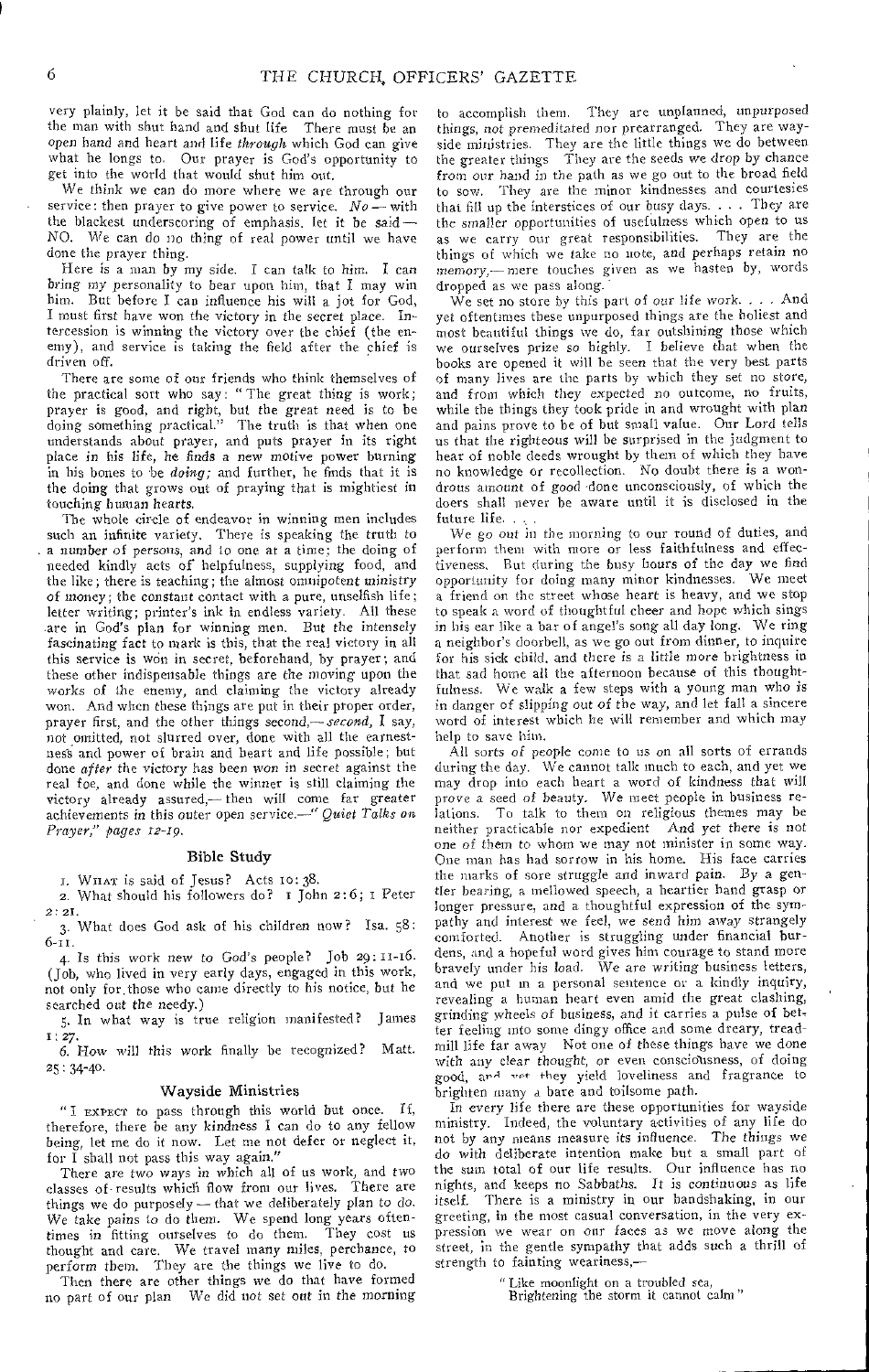To meet some people on the sidewalk and have their cheery " Good morning!" makes one happier all day. To encounter others is as dispiriting as meeting a funeral procession. There is a magic potency always *in* a sunny There is a holy aroma always about unselfish love. A joyful person scatters gladness like song notes. A consecrated Christian life sheds a tender warmth wherever it moves. What a wondrous sphere of usefulness is thus opened to every one of us! Preparation for it is best made by heart culture.

It is purity, truth, helpfulness, and love that sanctify the influence. Full of Christ, wherever we move we leave brightness and joy. Amid the busiest scenes, when engaged in the most moment 's labors, we carry on at the same time a quiet, unpurpo d ministry whose results shall spring up in our pathwa like lovely flowers, or echo again in the hearts of ot :rs in notes of holy song, or glow in human lives in touches of radiant beauty.— " *Weekday Religion,' pages 117-T25.* 

## Duties of the Church Missionary Secretary — No. Relation to Conference Tract Society

THE church missionary secretary is the link between the church and the conference tract society. He acts as the business agent for the church, ordering all missionary supplies for the use of the members.

All orders to the tract society should be made out in duplicate, one copy being sent to the tract society, and the other kept by the missionary secretary. He will then be able to check the tract society bill when it comes, to see if it agrees with the order sent. If he discovers a mistake in a bill, he should at once return it, with a letter explaining the mistake, and asking for a corrected bill.

A duplicate order hook for ordering supplies can be obtained from the tract society at a cost of ten cents. Every missionary secretary should supply himself with one of these.

In no case should orders be written in the middle, or any other part, of a letter. Many missionary secretaries fail to observe this good rule, thus greatly adding to the work of the tract society secretary, besides increasing the possibility of the order's being overlooked. I have many times received a long letter from a missionary secretary, of which the first part was several sentences about the church meetings, then followed an order for something, two or three paragraphs about the work of the church, another order, some missionary news, and yet another order. It will readily be seen that it would be much easier for the tract society secretary to read the letter about the work of the church straight through, and have the orders on a separate sheet, from which they could be filled, The missionary secretaries should remember that the tract society secretaries are always very busy, and should do all possible to avoid making them any unnecessary work

Every church should adopt the cash system. When members order tracts, books, periodicals, or magazines for their own use, they should hand the missionary secretary the *money* with the order. The missionary secretary should carry with him an up-to-date catalogue, that he may always be ready with the prices of supplies.

When clubs for papers or magazines are ordered for use 'by the church, arrangements may be made with the tract society to pay for them at the close of each month, the money being collected from those who take them, weekly or monthly, as may be most convenient. It is advisable to collect this money each week, as *far* as possible, because the smaller the amount to be paid, the easier it is to collect.

Church members who canvass for home workers' books, and those who use large quantities of magazines, should deal direct with the tract society. There may be some members who occasionally sell a few copies of the home workers' books, and these may be ordered through the missionary secretary and paid for when sold. The missionary secretary should, in cases where books are taken without payment being made, enter them in a notebook,

and have the member who takes them sign for them in this notebook. This will prevent any disputes as to the number of books taken. When the member pays for them, a receipt should always be given.

When sending orders to the tract society, care should be taken to write legibly, especially names and addresses. In ordering books the binding desired should be named, if<br>there is more than one. there is more than one.

## Some Do's and Don't's for Church Missionary Secretaries

#### Do's

Do order Memory Verse Cards at least four weeks before the close of the quarter.

Do renew clubs of *Instructor, Worker,* and *Little Friend* at least two weeks before expiration date.

Do remit promptly after the close of the month.

Do order Sabbath School Quarterlies two weeks before the close of the quarter.

Do use the order forms in ordering. It *saves* time.

Do keep a carbon copy of all orders you send.

Do sign your name to the order before mailing.

*Do* check up with your orders each month all bills received.

Do call the attention of the tract society promptly to any errors it may have made.

Do forward your orders promptly. •

Do keep a record book, showing receipts and disbursements, from whom received, and to whom paid.

Do keep a file of receipts for all money you pay out.

Do receipt to church members for money they pay you.<br>Do keep your church tract rack well filled. Each

Do keep your church tract rack well filled. Each church should have one. Tracts win souls.

Do have tract racks in all places where the public congregate.

Do have them systematically filled.

Do take a club of the weekly *Signs of the Times* for missionary work by the *members.* 

Do send in your quarterly report of missionary work done by your members as soon as the quarter closes.

#### Don't's

Don't combine orders and letters on the same sheet. Don't send money loose in the envelope. Send *money*  order or check.

Don't write on both sides of sheet.

Don't overlook suggestions for aggressive work you may receive. If possible, use them.

Don't, please don't, forget to carry out these instructions. FRANK COFFIN.

## What She Did

DORCAS was "full of good works and almsdeeds which she did." Many people are full of good works and almsdeeds which they intend doing as soon as they can find a convenient opportunity. There is danger that good intentions may lull one into inactivity, One may be so *full* of good intent that the conscience rests easy while nothing is actually done. Dorcas's example is a good one. She was full of "good works and almsdeeds which she did;" and the opportunities come to all of us on the right hand and on the left in this needy, suffering world.— *Selected.* 

## Better Come Down

A MAN stood up in an experience meeting, and said, "I have been for five years on the mount of transfiguration." "How many souls have you led to Christ in that *time?"* 

inquired the pastor. Well, I don't know." he replied.

"Have you brought a single one?"

"I don't know that I have."

"Well, then, you had better come down."

When a man gets too high for service, there is something wrong.-- *Selected.*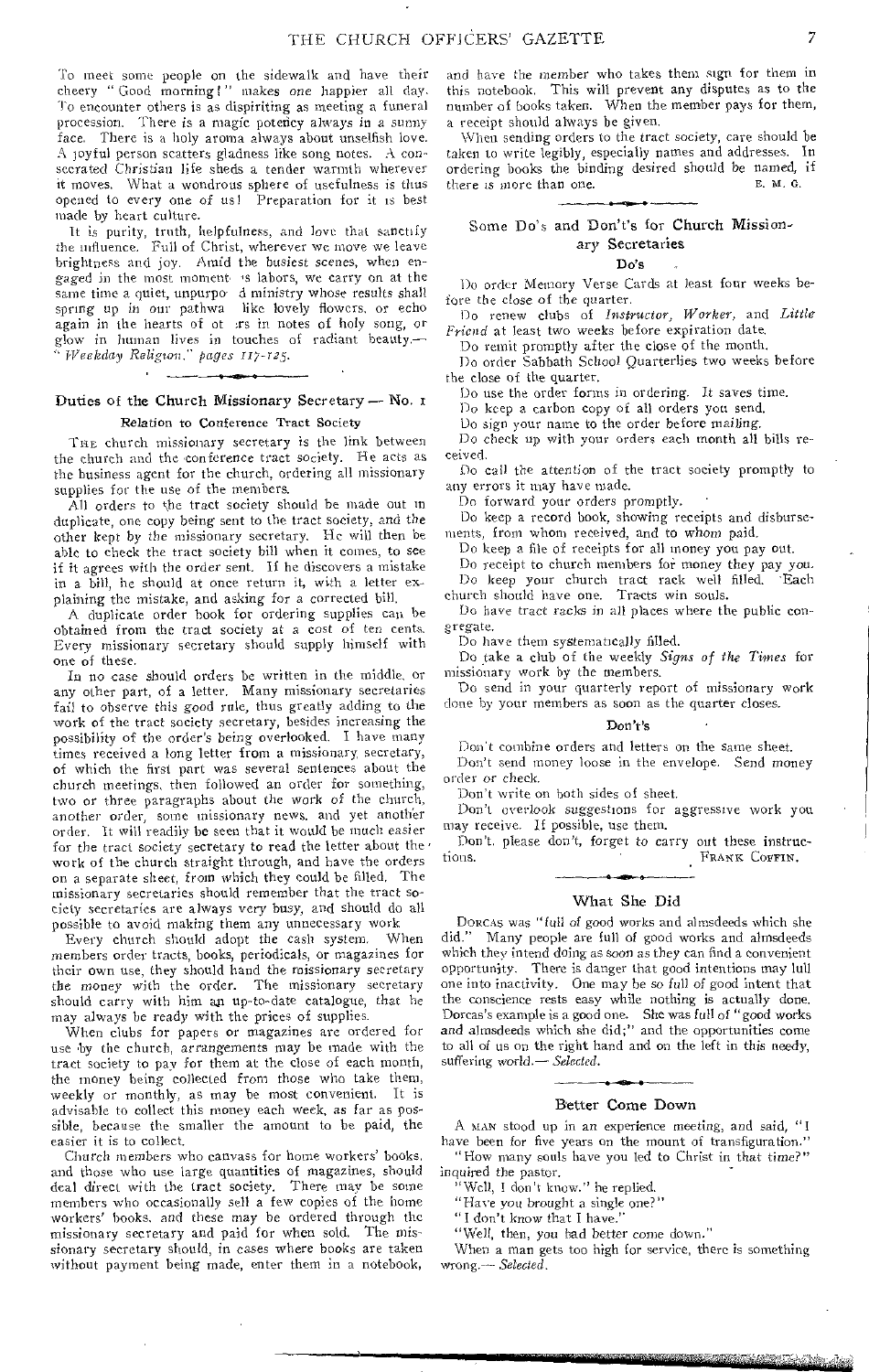# <sup>1</sup> <sup>0</sup> ; Mionarp Volunteer ;Department

## Senior Society Study for Sabbath, June 6

#### Suggestive Program

I. OPENING exercises (fifteen minutes) : Special music; sentence prayers; review Morning Watch texts for past week; collect individual report blanks and offering; secretary's report 2. Bible study (fifteen minutes) : Exodus, chapters 5-14 *See also* " Patriarchs and Prophets." Study\_ Moses as a leader in Egypt. Notice his perseverance, faith, and implicit obedience. What other characteristics of leadership do you

find? Notice his method of dealing with Pharaoh. 3. Quiz on Standard of Attainment texts (five minutes) :

Matt. 24:36-39.<br>
4. "The Story of Metlakahtla, No. 1" (ten minutes): Have<br>
this paper read, or given as a talk.<br>
5. Social meeting and discussion of plans for aggressive

missionary work (ten minutes). 6. Closing exercises (five minutes).: Song; closing prayer;

repeat in concert the Missionary Volunteer membership pledge.

## The Story of Metlakahtla - No. 1

WILLIAM DUNCAN sacrificed a lucrative position to go to the barbarous Indians in British Columbia, on the North Pacific coast near Alaska. He started out under the auspices of the Church Missionary Society, and taking passage in a Hudson Bay Company's vessel around Cape Horn, reached Vancouver. Sir James Douglas, governor of Hudson Bay Company, tried to discourage his going. Mr. Duncan was taken to Ft. Simpson, a fortified post

of the Hudson Bay Company. Here they had to watch day and night for fear of treacherous Indians. The gates sometimes were closed for months at a time.

Ft. Simpson was the center of an Indian settlement, consisting of nine Tsimshian tribes notorious on the whole coast for their cruelty, *bloodthirsty savagery,* cannibalism, and constant merciless war on neighboring tribes. Heads instead of scalps. were taken, and these dangled on their girdles in devil dances.

These people showed evidence of superior intellectual capacity, their language abounding in metaphors, and soft, sweet flowing sounds. In front of every hut was erected a totem pole, elaborately carved with the figures of birds or animals or other objects designating the crest of the clan to which the occupant belonged. Sometimes the entire front of the hut was carved and stained, representing the head and face of an animal or bird, the mouth or beak serving as a doorway.

These Indians made exquisite engraved bracelets and other ornaments of gold, silver, and copper; and baskets and pouches were made of a peculiar grass so closely woven as to hold water, embellished with heraldic de-<br>signs. The Indians were hospitable to strangers. They signs. The Indians were hospitable to strangers. produced fire by friction, and used hot stones to cook food and heat water. Nature furnished them with fish and flesh. Their beliefs and superstitions were based on legendary lore. They had a version of the creation and the flood; believed in a good and evil genius, and in special deities who control the sea and storms, etc.

The medicine man, claiming direct intercourse with the spirit world, exerted a great influence. He dressed in bearskin or wolfskin, and wore a hideous carved mask over his face. The exposed parts of his body were smeared with red and black paint, and he was covered with charms, such as dried skunk skins, distended fish bladders, tails of animals, feathers, claws, and teeth. Armed with a mystic wand and with a huge wooden rattle fashioned like an eagle with a demon on its back pulling out a man's tongue with its teeth, he proceeded to frighten evil spirits by unearthly wails and guttural sounds, and by brandishing his rattle.

Shortly after Mr. Duncan's arrival from the fort, he witnessed a party of hideously painted and bedecked cannibals with the body of a woman who had *just* been mur-

dered by the chief. Each struggled to get a morsel of human flesh, and devoured it with howls and yells. Instead of quailing Mr. Duncan, it stimulated him. Immediately, he secured one of the most enlightened Tsimshian natives to assist him in learning their language. All past intercourse had been through the medium of the Chinook jargon and a sign language.

With great patience and hard work by means of signs, gestures, and objects, Mr. Duncan secured a fair vocabulary of Tsimshian words, which he wrote down phonetically, and soon constructed sentences. Finally he wrote out a simple address, explaining his mission among them. Meanwhile through Clah he had conveyed to the Indians that a white man had come, not to barter or get gain, but to bring them a message from the white *man's*  God and to teach them the white man's knowledge. That excited their curiosity, and when Mr. Duncan ventured among them in spite of the warning of the officers of the fort, chiefs and people received him warmly, regarding him as supernatural.

In deference to their tribal customs, Mr. Duncan found it necessary to speak to each of the nine Tsimshian tribes at the homes of their respective chiefs. This was in 1857. In his simplest manner, framing his speech after their own method, Mr. Duncan told them the story of the Bible and the Saviour, and pointed out to them the grave sin of taking human life, and pictured the benefits of the Christian life. Next, Mr. Duncan opened a school at the house of a chief. This was eagerly attended by children and adults. He built a log schoolhouse. Soon two hundred were in attendance, including several chiefs. By visiting their homes and ministering to the sick, he secured an insight into their lives, customs, and hearts.

The medicine chiefs saw in Mr. Duncan's teaching their destruction, and determined to thwart him. One day he received notice from Legiac, the head *chief of* all the tribes, to stop his school for a month during the medicine feast. Regarding compliance as surrender, he refused. Legiac threatened to kill him and all who attended, but Mr. Duncan fearlessly continued. Finding he was not to be intimidated by threats, Legiac, followed by the medicine men, all hideously painted and decked-with feathers and charms, rushed into the school. The pupils fled. Mr. Duncan met Legiac face to face, believing that they expected to overcome him by their numbers and frightful appearance. He spoke in a calm, conciliatory tone, pointing out their evil ways, urging them to accept his teaching, and assuring them that their threats would be without avail. Legiac, fired with drink, gesticulated savagely, replying that he and his companions were murderers,• and the white man's teachings could do them no good. Mr. Duncan replied pacifically. At one moment Legiac appeared to weaken, but one of his confederates *taunted*  him, and demanded, if he had valor, that he cut off the white man's head. Legiac's pride stung, he drew his great knife and was about to thrust, when suddenly his arm fell as *if smitten* with paralysis, and he cowed and slunk away. Unknown to Mr. Duncan, Clah, his faithful pupilteacher, hearing of Legiac's designs, had armed himself with a revolver and crept quietly into the schoolhouse. Just at the moment Legiac lifted his hand to strike, Clah covered him with his revolver, and he cowed.

One day while addressing his congregation, Mr. Duncan noticed the renowned warrior, Cushwaht, suddenly rise, give him a fierce look, and dash out of the house in a rage. Later he learned that Cushwaht was mortally offended because Mr. Duncan had told all the people about *his* bad ways. Cushwaht's conscience had stung him under the direct preaching. It was this savage warrior who had incited Legiac to take Duncan's head, and later had sought to kill Mr. Duncan, and failing, vented his wrath by smashing all the windows of the schoolhouse.

On a trading trip to Victoria, Cushwaht committed some violent deed, and was *flogged* publicly and imprisoned. Mr. Duncan, being in Victoria at the time, was sent for by Cushwaht, suing for his intercession. did not punish me when I tried to kill you; but God has punished inp. Forgive me, and I will be good; pity me,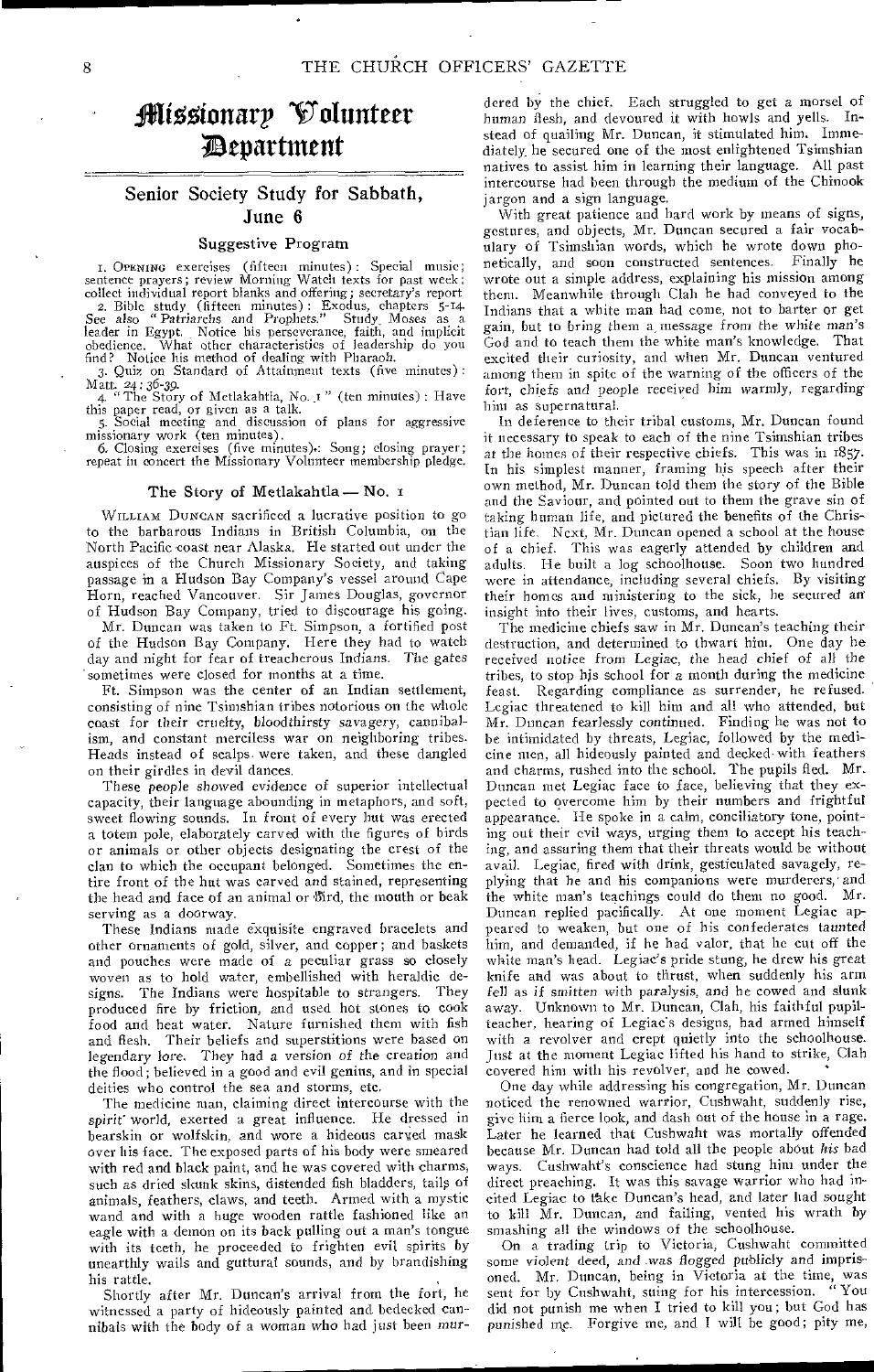and ask the white chief to let me go free." Mr. Duncan pleaded for him, and the government released him in the custody of Mr. Duncan, who sent him to Ft. Simpson, where he lived a better life. Being *stricken* with smallpox, he was placed in a tent on the beach. Fear of contagion prevented the celebration of his death with the usual pomp and ceremony, His dying request was to have his death marked by the firing of a cannon and the hoisting of a flag over his tent. This request was granted.

On several occasions Mr. Duncan narrowly escaped assassination, but his fearlessness and earnest, unselfish devotion gradually won a goodly band of faithful followers.

Mr. Duncan found these people extremely filthy in their persons and in their homes. He taught them the art of soap making. The Hudson Bay Company had charged a mink skin, valued at one dollar, for a piece of common soap the thickness of one 'finger (now a large bar costs three cents). Naturally the Hudson Bay Company saw danger to their trade, and opposed it. The fort offered drink, and the heathen natives worked *against* the Christian natives. Parents sold their daughters, and men hired out their wives and *slaves to* white men for prostitutes.

To remove, his followers from these pernicious surroundings, Mr. Duncan resolved to establish a model community. He selected a place called Metlakahtla, about 'twenty 'miles from Ft. Simpson, the site of a former Tsimshian village. Here were good fishing, hunting, a good harbor, and suitable soil for gardening. For a year before going he circulated the following rules, announcing that all who joined him must obey them: —

I. Give up Indian deviltry.

- 2. Cease calling medicine men when sick.
- 3. Stop gambling.
- 4. Stop giving away property for show.
- *5. Stop* painting faces. 6 Stop drinking.
- 
- 7 Rest on the Sabbath.
- 7 Rest on the Sabbath.<br>8 Attend religious instructions.<br>9 Be clean.
- 
- 9 Be clean.<br>10. Be indus Be industrious.
- II Be liberal.
- 52 Be peaceful.
- 13. Send children *to* school. 14. Build neat houses,
- 14. Build neat hous<br>15. Pay village tax.

On the day appointed, fifty men, women, and children were ready. Six canoes embarked, freighted with their • belongings, while the entire population looked on.

C. L. BENSON.

## Senior Society Study for Sabbath, June 13

## Suggestive Program

I. ODENING exercises (ten minutes): *Song;* sentence Prayers; special music; review Morning Watch texts for past week; collect individual reports and offering; secretary's re-

port. • *0'*  2. Bible study (fifteen minutes) : Exodus, chapters 15-20, 32-34, Numbers, chapters 11-14, etc. See also " Patriarchs and Prophets." Moses as a leader in the wilderness. Select, from the references given, passages that reveal the characteristics of this great leader. Notice his humility, his love *for* the People, his patience with them, his fear of God, his willingness to *receive* advice, his resourcefulness, etc.

3. Quiz on Standard of Attainment texts (five minutes) :  $\frac{3.0012 \text{ cm}}{2.7 \text{ h}} \times \frac{3.0012 \text{ cm}}{2.7 \text{ m}}$ 

4 " Story of Metlakahtla, No. *2"* (ten minutes) : This paper should be read, or given as a talk. Preface this with a brief review of the article given last week on this same subject. 5. Reports from all work bands (ten minutes).

6. Closing exercises (five minutes) : Repeat in concert the twenty-third pSalm.

#### Story of Metlakahtla — No. 2

ON landing at Metlakahtla, Mr. Duncan and his Indian converts began erecting huts and a schoolhouse which also served as a church. Within a week after their arrival, a fleet of thirty canoes came from Ft. Simpson, bringing nearly three hundred recruits, including two chiefs.

Much of the responsibility of government was placed on the people. Every candidate for membership to the community must be acceptable to all, and subscribe to the rules in public assembly. The village council consisted of twelve, including the three chiefs. A native constabulary force was also provided for.

To provide for the necessary public works, a tax was fixed at \$2.50 for each male adult, and one shirt, valued at one dollar, for young men. The first assessment yielded one green, one blue, and ninety-four white blankets; one pair white trousers, one dressed elk skin, seven shirts, and seven dollars.

Their public work was *digging* drains, making roads, fixing rests and slides for canoes, erecting two large houses to accommodate strange Indians who came to trade. They dug wells, and formed a public common playground. Mr. Duncan introduced trades, encouraged hunting and fishing, and arranged to export salt and smoked fish, fish oil, dried fruits, and furs.

Mr. Duncan now devoted himself to freeing all slaves. Many times his life was endangered. Finally, Metlakahtla became known as an asylum of emancipation.

One of the most difficult matters to deal with was the sale of intoxicating liquors. White men and Indians engaged in the 'traffic. By strict prohibition in his precincts, Mr. Duncan at once collided with these traders. Having the .power of a government magistrate, he fined and imprisoned several liquor traders. As an example, he seized a vessel that defied his authority and burned it on the beach. The Hudson Bay Company regarded his work as undermining theirs, reviled him, and refused to *bring* his supplies in their vessels. Slave traders, medicine doctors, chiefs, and white traders plotted for his overthrow.

Just at this time a great scourge of smallpox destroyed thousands of lives. But owing to the wise sanitary measures of Mr. Duncan, who vaccinated all who came to him, only five of his company died. He sent succor far and near. Many flocked to him for assistance.

He purchased a vessel to secure independent transpor-<br>tation. The Indians contributed \$400, and in a few The Indians contributed \$400, and in a few months received a large dividend on each share. A village cooperative store was established, in which each villager held at least one share. This also served as a savings bank. Ten per cent interest was paid. thought they should pay rather than receive for the safekeeping of their treasures.

The minds of the people developed. Mr. Duncan delivered simple lectures, illustrated by a stereopticon. He was at the same time pastor, missionary secretary, treasurer, magistrate, schoolmaster, physician, carpenter, builder, chief trader, friend, and adviser. The native council was ingreased in numbers and was made elective. The constabulary force was increased. Uniforms were supplied. The entire male population was divided into ten companies, each having an equal number of councilmen and constables. A fire brigade was formed. At election the ballot must be unanimous for a candidate.

Some transgression of the rules occurred. Those guilty of serious offenses, after being judged by Mr. Duncan and condemned by the council, were publicly whipped. Banishment was also resorted to in the cases of some incorrigible malefactors.

To keep pace with the moral and mental progress, it was decided to pull down the old houses and erect new ones on lots sixty by one hundred and twenty feet. Mr. Duncan helped the people with money. A new church, seating 1,200 people, a town hall, dispensary, reading room, market house, blacksmith, carpenter and tin shops, work sheds, and a -soap factory were built. To build these it was necessary to erect a water-power sawmill. One old Indian said, "If it is true that Mr. Duncan can make water saw wood, I will see it and then die!" The public improvements were largely the result of profits from the schooner, the store, and the trading expeditions, but were assisted by contributions of friends of the mission and Mr. Duncan. Trades and industries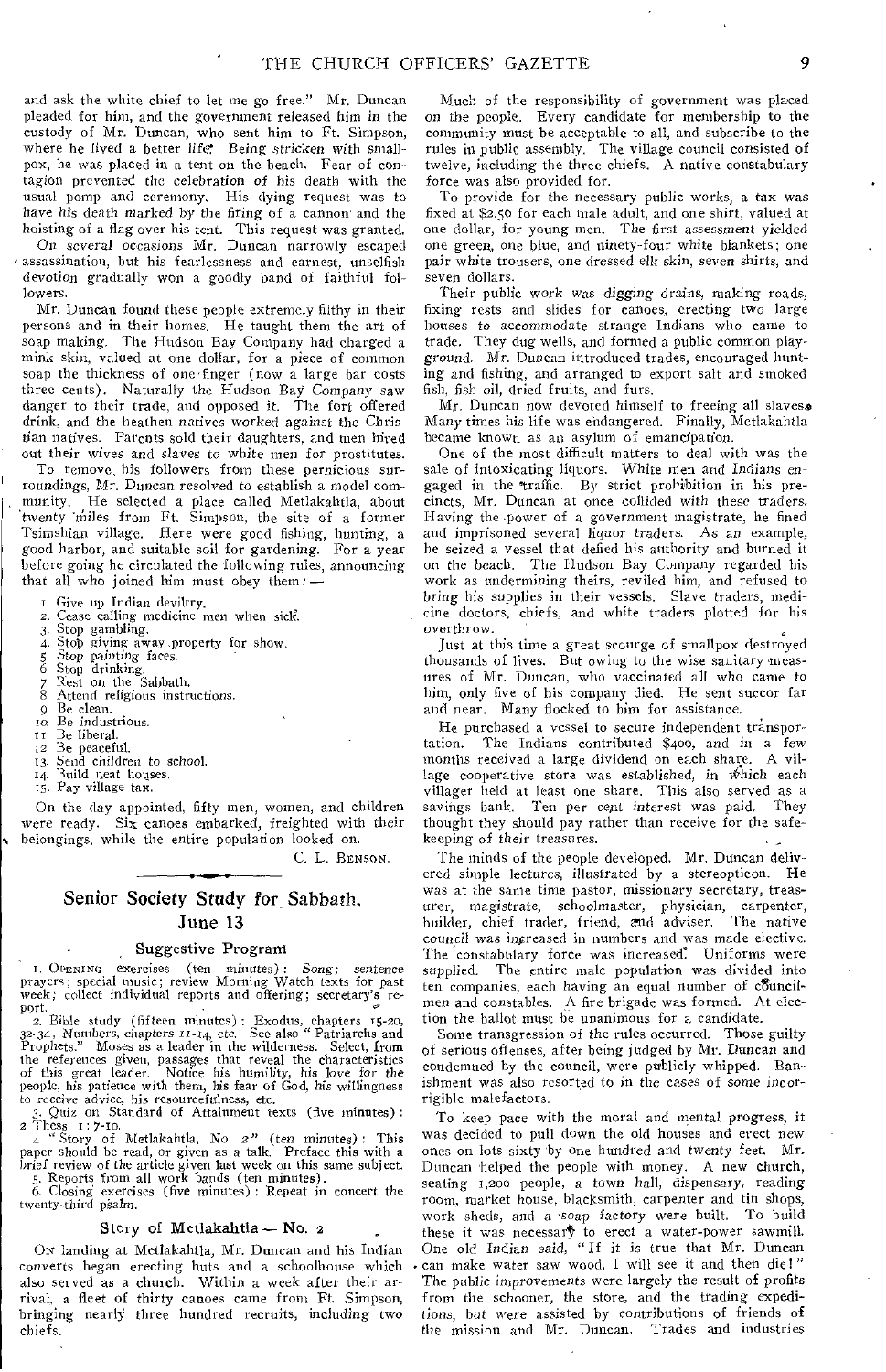were added. A brass band of twenty-one instruments was organized. An organ was placed in the church.

In 1870 Mr. Duncan paid a visit to England On his return the population of the mission paid him all the honors that they could have shown a king. A large canoe carried him home from the ship landing. On sighting the village, a flag was hoisted on the canoe. Large crowds assembled on the beach, the constables fired a salute, and every one wanted to shake hands. Then all assembled in the little church, where he addressed them. Groups thronged until midnight. These in turn sat up all night telling others.

Legiac had been the chief of all the chiefs. He who had boasted of the number of lives he had taken, and who had tried once to assassinate Mr. Duncan, had later been converted, and became a simple citizen of Metlakahtla. He was an industrious carpenter and cabinetmaker, and a true, exemplary Christian. During Mr. Duncan's absence he was taken seriously ill and passed °away, leaving this message for Mr. Duncan: "I shall be very sorry if I shall not see you before I *go* away, because you have shown me the ladder that reaches to heaven."

Native missionaries went out at their own expense from Metlakahtla. These men gave their message in an earnest, simple way. Hunters and fishermen in mingling with people of other villages, told them of the changes wrought by the new life; of the trading parties that journeyed far inland, or voyaged along the coast bartering for furs, each did his mission work.

Suddenly in the autumn of 1881 a storm of persecution broke in fury over Metlakahtla. The Church Missionary Society became unfriendly to Mr. Duncan because he'did not introduce all the ritual of the English church into his Indian church, which he felt would only confuse them,

A succession of failures nullified the society's plans to relieve Mr. Duncan, and necessitated his remaining from year to year. Finally the northern part of British Columbia was created a bishopric. Metlakahtla became the headquarters. The bishop asserted his authority in a pompods, arrogant, offensive manner. He paraded his sacerdotal vestments and claimed the title of  $\lq$  My Lord." At length the society was compelled to check 'him. It then authorized all his missionary staff to meet yearly for conference on mission affairs. The bishop would not attend. The conference advised Mr. Duncan to continue, and to run Metlakahtla as an independent mission.

These resolutions aroused the bishop, who prompted the society to disconnect Mr. Duncan from Metlakahtla and order his return home. The Indians unanimously voted for him to remain, and he assented. An agent of the society secretly schemed to destroy the harmonious union. He encouraged some criminal chiefs there to separate from Mr. Duncan and become adherents to the Church Missionary Society.

The bishop returned to Metlakahtla and assumed leadership. He tride to cow all into submission. He said Mr. Duncan was a false leader, and then bribed the school-teachers to leave Mr. Duncan. The bishop now opened a store for all Indians loyal to him, at prices lower than Mr. Duncan could offer. The bishop seized the community schoolhouse and turned it into a rival church.

The Indians, in 1887, petitioned the United States government for a home in Alaska, and have removed to a new site at Port Chester, on Annette Island, and are now under the protection of the great republic. Their present site seems better in every way than the old one, and the new Metlakahtla bids fair to prove ultimately more prosperous than the original community. The village is situated on a beautiful plateau of nearly level land,. with shady beaches on three sides, affording fine facilities for shipping and fishing. The sawmills and canneries and furniture shops form the dominant industries.

C. L. BENSON, '

## Senior Society Study for Sabbath, June 20

## Suggestive Program

I. OPENING exercises (ten minutes): Song; sentence prayers; special music; review Morning Watch texts for past week; collect individual report blanks • and offerings; secretary's report.

2. Bible study (fifteen minutes) : Deuteronomy, chapters 32, 33. These two ancient poems put the finishing touches to the picture of that great hero's life. Study them. In the first chapter note the tender love of God for his people; and

in the second chapter notice especially verses 25-29. " What are the lessons that Moses teaches us from Mt. Nebo? He had been called to release his fellow tribesmen, he was the founder of the religion and the national existence of Israel, and he had been faithful in the accomplishment of his task Yet he saw but little of the fruits of his labor, and another led Israel into the Promised Land, and experienced the joy of gathering in the fruits of his toil. One man soweth, and another reapeth.'"

What are some of the lessons we should learn from Moses?<br>3. "Moses, the Victorious Failure" (five minutes): Let<br>this be read. See the *Instructor* dated June 9.<br>4 Quiz on Standard of Attainment texts (five minutes):

Gen 2: 7; 3: 19.<br>5. "Samuel J. Mills and the Haystack Prayer Meeting." (ten minutes) : This should be read, or given as a talk. That meeting led up to the beginning of foreign missionary effort by American churches. A monument now marks the place of

that very small but very important prayer meeting. 6 Closing exercises (fifteen minutes) : Let the leader give a five-minute talk on the present conditions and future plans of the society. Have the secretary or treasurer give a twominute talk on our 1914 goal, stating what you have done and what you must do to reach it Have your Reading Course members finished their work and drawn their certificates? If not, invite them to do so. Close by repeating the membership pledge in concert.

## Samuel J. Mills and the Haystack Prayer Meeting

THE "Missionary Pathfinder," whose name is famous today because of a student haystack prayer meeting which he led more than one hundred years ago, was Samuel John Mills. Jr., .born April 21, 1783, at Torringford, Litchfield Co., Connecticut. He was of Dutch origin, his ancestors having fled to America for conscience' sake. His greatgrandfather, when asked how he sent four sons to Yale and gave to each a professional training, replied, " With the help of Almighty God and my wife." Samuel's father and three uncles were graduates of Yale, and were ministers.

Samuel's father went as a home missionary into Vermont, under the direction of the missionary society of his own State, receiving a salary of four dollars a week and four dollars to supply his pulpit during his absence. Around the fireside he would describe to his family these missionary tours. Samuel listened eagerly to every experience related. These recitals begot in him a taste for missionary work.

In August, 1798, a religious awakening took place among the young people of Torringford. Weekly the young people assembled at various farmhouses to sing, pray, and talk about their religious experiences. attendance increased until it was necessary to meet in the church. A powerful revival resulted. Samuel, although deeply convicted, obtained no relief. His brother and sister accepted Christ, but his soul was in "the gall of bitterness, and in the bond of iniquity."

The autumn of 18or he entered Morris Academy, South Farms, Litchfield. The morning he left home, his mother had a heart-to-heart talk with her eighteen-year-old boy. She asked about his religious experience. He was silent for a moment, then in tears he cried, "O, that I had never been born!" "But, my son, you are born, and you cannot throw off your existence nor your everlasting accountability for your conduct," his mother replied. She feared he had never seen the error of his way and his need of Christ, but he replied, "I have seen to the very bottom of hell."

The boy started for school with a heavy heart. The mother went to her room, and upon her knees besought God to save her son. The prayer was answered imme-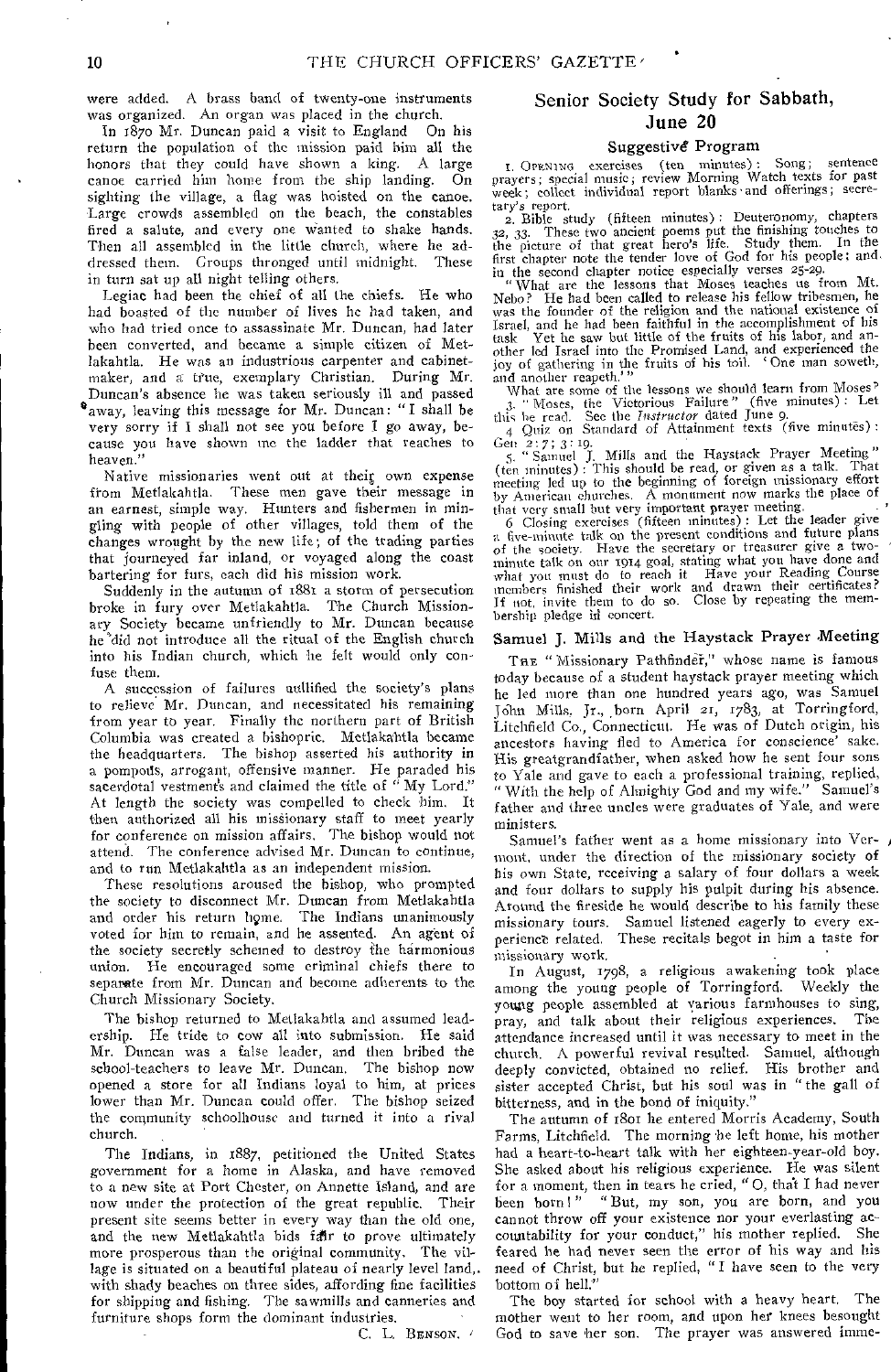diately. Samuel saw a new vision of God. He stopped in the woods by the roadside, kneeled in prayer, and gave his heart to God. The next year he told his father that "he could not conceive *of* any course in which to pass the rest of his days that would prove so pleasant as to communicate the gospel of salvation to the poor heathen." He wanted to be a missionary.

His mother was one of the chief factors in causing him to make this decision. Her beautiful Christian spirit deeply impressed Samuel. One day as she spoke in deepest appreciation of Eliot, Brainerd, and other missionaries, he heard her say, "I have consecrated this child [Samuel] to the service of God as a missionary." When he decided to become a foreign missionary, he resolved to get the best education possible, to preach the gospel.

In April, 18o6, Samuel J. Mills enrolled in Williams College. Among the influences which brought students to this college were its secluded location, the high moral character of the surrounding community, and a lower rate of board and tuition. The skeptical and atheistic ideas advanced by the French Revolution had swept over this country and through Williams College from 1793 to 1800. But a new era began with the new century. In 18o5-o6 the college was in the midst of a revival.

Mr. Mills lacked a strong physique. His physical appearance was against him. His skin was sallow, his eye dull, his voice not clear; he was not prominent as a scholar; he was no great linguist nor mathematician nor eloquent speaker; but he was always a leader in the college life. He was mature — twenty-three years old and an enthusiast. He threw himself into the religious life of the college with great zeal. "No man was more sought after than he by those who were concerned about their personal religious life, and no one was more active in efforts to arouse the indifferent. By the influence of the revival in college he was enabled to diffuse his spirit through a choice circle, who raised Williams College to the distinction of being the birthplace of American missions."

The student prayer meetings offered him a special opportunity: They were held not only in the winter, but also in the summer of 18o6 in at least two places. Wednesday afternoons the students gathered south of the West College under some willow trees, while Saturday afternoons they were accustomed to meet in a thick grove of maples in Sloan's meadow, north of the college buildings. One hot August day only five were present,— Samuel J. Mills, James Richards, Francis L. Robbins, Harvey Loomis, and Bryan-Green.

They first visited the grove, but dark, threatening clouds accompanied by lightning and thunder, drove them to a neighboring haystack. There Asia became the topic of conversation, as they had recently studied about that country in their geography. Mr. Mills proposed sending the gospel *to* these benighted Orientals. He said, "We can do it if we will." All agreed to the proposition, except Mr. Loomis. He contended that the time had not yet come, and that the missionaries would be murdered. Mr. Mills met this opposition by saying, " Come, let us make it a subject of prayer under the haystack, while the dark clouds are going and the clear sky is coming." All prayed except Mr. Loomis. Mr. Mills prayed last, and referring to the objections Loomis had advanced, exclaimed, " $\dot{O}$ God, strike down the arm, with the red artillery of heaven, that shall be raised against a herald of the cross!" This prayer meeting, so small, yet so significant, destined to challenge so much attention, closed with the singing of a stanza of Isaac Watts's hymn:—

" Let all the heathen writers join ,

To form one perfect book:

Great God, if once compared with thine, How mean their writings look!"

-These open-air prayer meetings continued *as* long as the weather would permit. Foreign missions were always remembered in prayer. When the weather became too cold, they met in a kitchen to hold their meetings. Those cold, they met in a kitchen to hold their meetings.

college boys discussed missionary letters and reports with the same enthusiasm as the students of today hold a football rally. Religion had become a real part of their college life. Mr. Mills was a personal worker. Whether he sat in a student's room, or strolled on the campus or through the woods, the conversation was inevitably directed to *missions.* He became so absorbed in the revival, prayer meetings, and in foreign missions that his studies ,suffered. He had an excellent mind, but his preoccupation with other subjects put him near the foot of the class.

Mr. Mills had great organizing ability. He had ideas, and was capable of devising methods to enlist others in executing them. In order to concentrate the energies of the college students who had dedicated their lives to foreign missions, Mr. Mills, in his senior year in college, formed the Society of Brethren. This was the first American foreign missionary society. Its object was, not to send missionaries, but to arouse and maintain an interest<br>in the heathen. The charter members were Samuel J. The charter members were Samuel J. Mills, Ezra Fisk, James Richards, John Seward, and Luther Rice.

"The constitution, the records, and the signatures were all written in cipher, and the whole matter was kept a profound *secret.* The reasons for secrecy, as stated by Ezra Fisk, twenty years afterward, were the possibility of failure; public opinion, which could see in foreign missionary projects only overheated zeal and *fanaticism;*  and then modesty required it of them lest they be thought rashly imprudent."

To create an interest in foreign missions the members of the society republished missionary addresses by Dr. E. D. Griffin and Dr. John H. Livingstone, and then circulated and read them aloud as there was opportunity. Prominent ministers were visited, and by public addresses and private conversation among their people missionary interest was developed. They also inoculated the students of other colleges with missionary zeal.

Mark Hopkins said: "That such a movement should have originated with the undergraduates of a college, at a time . . . when there was so much in the *state* of the world to excite the youthful imagination and fire ambition and distract the mind, when Europe was quaking under the tread of the man of destiny, and this country was fearfully excited by political divisions, can only be accounted for from the special agency of the Spirit of God." C. L. BENSON. C. L. BENSON.

## Senior Society Study for Sabbath, June 27

## Suggestive Program

I. OPENING exercises (ten minutes): Special music; prayer;<br>song; review Morning Watch texts for past week; collect in-

dividual report blanks and offerings; secretary's report. 2. Bible *study (fifteen* minutes) : Joshua I: 1-9; see also "Patriarchs and Prophets." The new leader takes up his work. Notice the above reference contains at least four items<br>of command and the same number of promises. What should of command and the same number of promises.

we learn from each? "A great responsibility was upon Joshua, for which he was fitted by his faith in Jehovah, his training under Moses (Dent. 34: 9), and his military genius. Before him lay the task of conquest. Moses' work had been that of Jehovah's statesman; Joshua's was to be that of a general. Moses, in the fullness of his faith, had assigned to each tribe in advance *its* portion in Canaan, and had made such regulations as were called for

by the change from a wandering shepherd life to settled agricultural pursuits. 'With Moses, prophecy begins.'"— Koenig.<br>3. Quiz on Standard of Attainment (ten minutes): Job 19:25, 26; I Thess. 4:16. Review briefly all text quarter. They are as follows: April -- Matt. 28:19; Rom.<br>6:3, 4; Mark 16:16; Matt. 3:13-16; Luke 5:32; Acts 2:38; Matt. 3:8; Acts 3:19. May -- Matt. 5:17, 18; John 15:10;<br>Rom. 3:20; James 2:10-12; 1 Cor. 15:21, 22; Acts 24 Cor. 15:51-54; Rev. 20:4, 5; John 14:1-3; Rev. 2I : 16-21.

June—See this paper. 4. The "Brethren at Andover Seminary" (five minutes) : Before reading this article review briefly the study on Sanuel<br>J. Mills given last week. See Instructor dated June 16.<br>5. "Origin of the American Board" (ten minutes): To be<br>given as a reading or a talk. See Instructor dat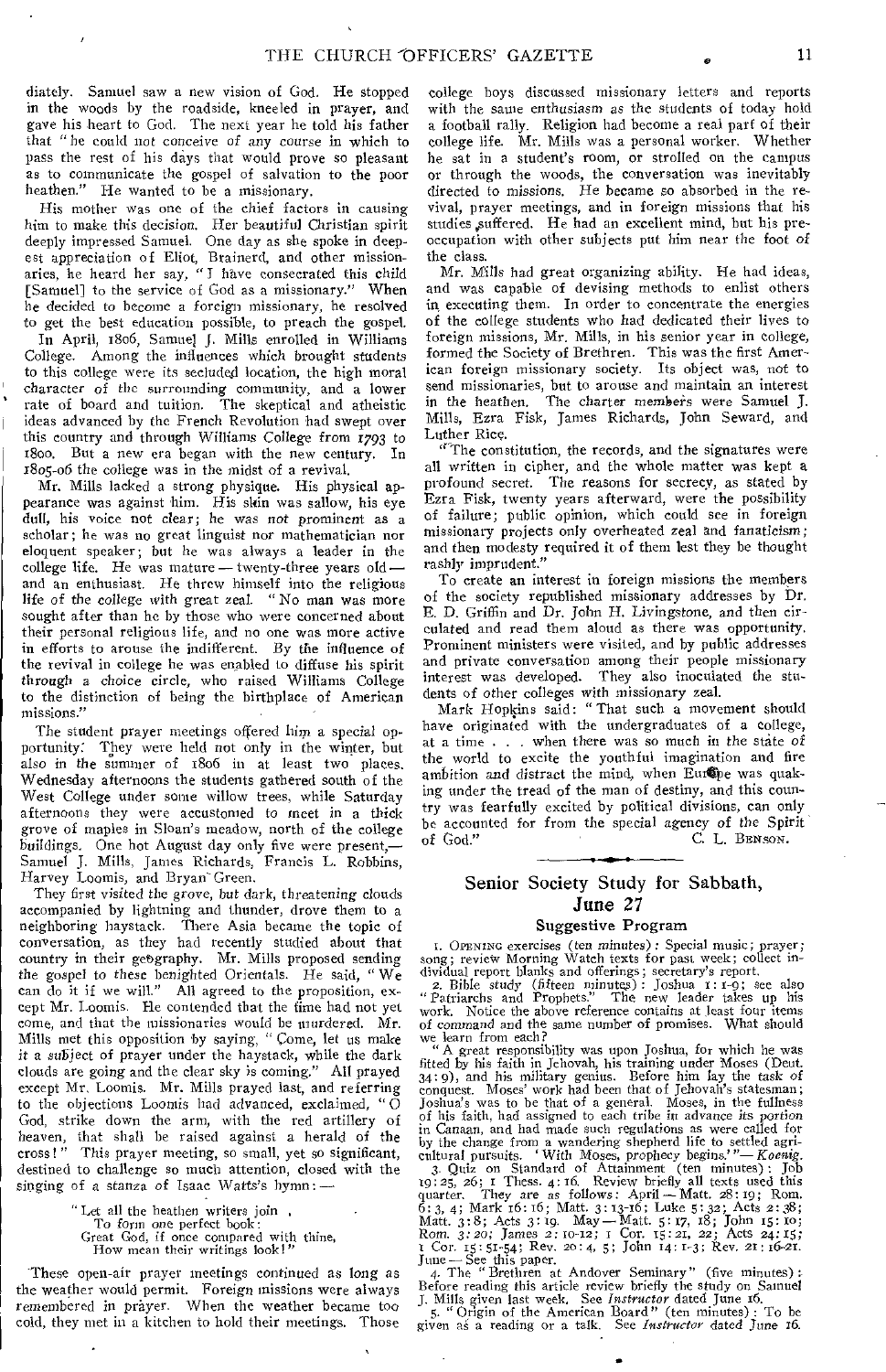6. " Obookiah " (five minutes) : This biography throws additional light on the noble life of Samuel J. Mills. It may be read, or given as a talk.

7. Closing exercises (five minutes) : Close by repeating in concert Matt. 24 : 14.

#### Obookiah

WHILE Samuel J. Mills was working to send missionaries to distant lands, God brought a foreign missionary field to his own door. It was in 1809, while attending Yale, that he met Henry Obookiah, a native of Hawaii. The lad was an orphan, his father and mother having been butchered in a native uprising. Henry tried to escape, but for a year or more was kept a prisoner by the murderers of his parents. Then his uncle, a high priest, discovered the boy, and undertook to train him for the priesthood.

Obookiah made up his mind to come to America, He obtained employment as cabin boy, and escaped from the island on board a New York vessel. In the autumn of 1809 he reached New Haven. The lad often wandered around the college buildings, longing for the opportunities that other boys of seventeen were enjoying there. One day he sat on the college steps and wept " because nobody gave him learning." A student, Edwin Dwight, befriended the dusky seeker after an education. It was in Edwin Dwight's room that Mr. Mills met Obookiah. Obookiah wanted to learn to read the Bible, and then to return to his own country to "tell the people who were worshiping wooden idols to pray to the God up in heaven." Mr. Mills was drawn to the islander, who was homeless and had no place to eat or sleep. He took the Hawaiian to his own home in Torringford. There Mr. Mills's mother became Obookiah's teacher. The next year he was taken to Andover, where the students instructed him. Residing in that neighborhood was one of his own countrymen. He spent a day and a night with him, but neither slept. Upon his return he was asked, "Well, Henry, what news from Hawaii?" He responded, "I did not think of Hawaii, I had so much• to say about Jesus Christ."

Obookiah made considerable progress in his studies, geography, syammar, and arithmetic,- but this was not all. He besought .Mr. Dwight, a theological student, to go to the Hawaiians with him, as a missionary. The interest deepened in behalf of the island heathen. A school was started in Cornwall, Connecticut, to train natives to do missionary work among their own people. In 1817 the school reported twelve students,—" two were whites, preparing themselves for missionary work, seven were Sandwich islanders, two were from the East Indies, and one was an American Indian."

But young Obookiah, who had awakened the interest that established the Foreign Missionary School, was not to fulfill his cherished ambition. The gospel was to go to Hawaii, but by others. Obookiah died Feb. 19, 1818. He died in the Lord, and his works followed him. Oct. 23, 1819, seventeen missionaries sailed from Boston for the Sandwich Islands.

One of these missionaries sent by the American Board to the islands was the father of Samuel C. Armstrong, who was a student at Williams and the founder of the Hampton Institute. It was General Armstrong who made Tuskegee and Booker T. Washington possible.

C. L. BENSON.

## Junior Society Study for Week Ending June 6

## Suggestive Program

I. OPENING exercises (twenty minutes) : Singing; sentence prayers; secretary's report; report of work done; Morning Watch texts.

2. Bible study on lessons from nature (ten minutes) : This summer let every Junior endeavor to learn as many lessons as possible from the things of nature. The men who wrote the Bible had learned precious lessons from nature. Some

of these have come down to us. God, wants each one of us to become acquainted with nature. Have the following texts read or repeated by different Juniors: Trees— Jer. 17:7, 8; Ps. 1:3; 92: 12 ; Birds-1 Kings 17:4, 6; Ants—Prow. 6:6; Fowls - Matt.  $23:37$ ; Beasts - Job 12:7; Lilies -Matt. 6:28-30; others might be selected.

3. Symposium • "Teachings of Nature" (fifteen minutes) : Have several Juniors take part, each taking one of the topics mentioned in the Bible study. If thought best, let them read the sections of the article "Teachings of Nature," adding such comment as time and preparation permit. This lesson should help every Junior to be more observing.

4 "God's Great Plan" (five minutes) : Recitation.<br>5. Closing exercises (ten minutes) : Have a social service, asking each Junior to relate some helpful lesson learned from nature. Announce band meetings. Close by repeating in concert Ps. 19: 1-3.

## Teachings of Nature

## The Trees

"THE trees look up and reach upward. They get all the sunlight they can, seeking to live where the air is clearest and the conditions best. The lives that bear the best fruit for God are those that reach up into the light, that look into his face."

" Every healthy tree has root in proportion to its top. That gives stability when :storms come. Some of us would withstand temptations and discouragements better if we were rooted in the Word of God. After a recent heavy gale we saw hundreds of telegraph poles blown down, but scarcely a tree." (Why? How may we become rooted in the Word?)

• "It is a peculiarity of the scrub oak that its tough, leathery leaves do not fall off in the autumn, but may be seen withered, curled up, and clinging to the boughs all through the winter, and they cannot be torn away even by the boisterous winds. But when the sap begins to flow in the spring, the new leaf bud emerges from its hiding place and pushes off the old leaf. It is so with our old sinful habits. We do not succeed in- tearing them off from us by strong resolutions. It is only when there is a new life within that we cast off our old habits." (How may we' get this new life?)

" Another lesson which the trees teach us is the need of secret and hidden nourishment. Take a palm tree, for instance. It flourishes often right amid the desert sands, where one would think a tree could never grow, bringing forth its fruit, and casting abroad its grateful shade. How is the tree able to do this?  $-$  It has a strong, great taproot which it sends running through the sands until it finds and touches some subterranean spring, and, getting hidden nourishment and constant refreshment from that, the brave tree can 'grow even in the apparently most hostile circumstances. Sometimes we think our place a hard place in which to be a Christian. What we need in order that the hard places do not shrivel us, is the hidden nourishment of the daily, secret prayer."

"But another lesson from the trees that we may not forget is the tree's faithfulness to its main mission. What is that? — That it bring forth fruit. To that end all energies of the tree are consecrated. Let the trees reiterate to us our Lord's teaching in the fifteenth chapter of John: " " Herein is my Father glorified, that ye bear much fruit."

#### The Birds

There is a beautiful story about birds helping one another. One day a man set out with a gun, and shot a sea bird, called a tern, which fell wounded into the sea, near the water's edge. The man stood and waited until the wind should blow the bird near enough for him to reach it, when, to his surprise, he saw two other terns fly down to the poor wounded bird and take hold of him, one at each wing, lift him out of the water, and carry him seaward. Two other terns then followed, and when the first two had carried him some distance and were tired, they laid him down gently, and the next two picked him up, and so they went on carrying him in turns until they reached a rock a good way off, where they laid him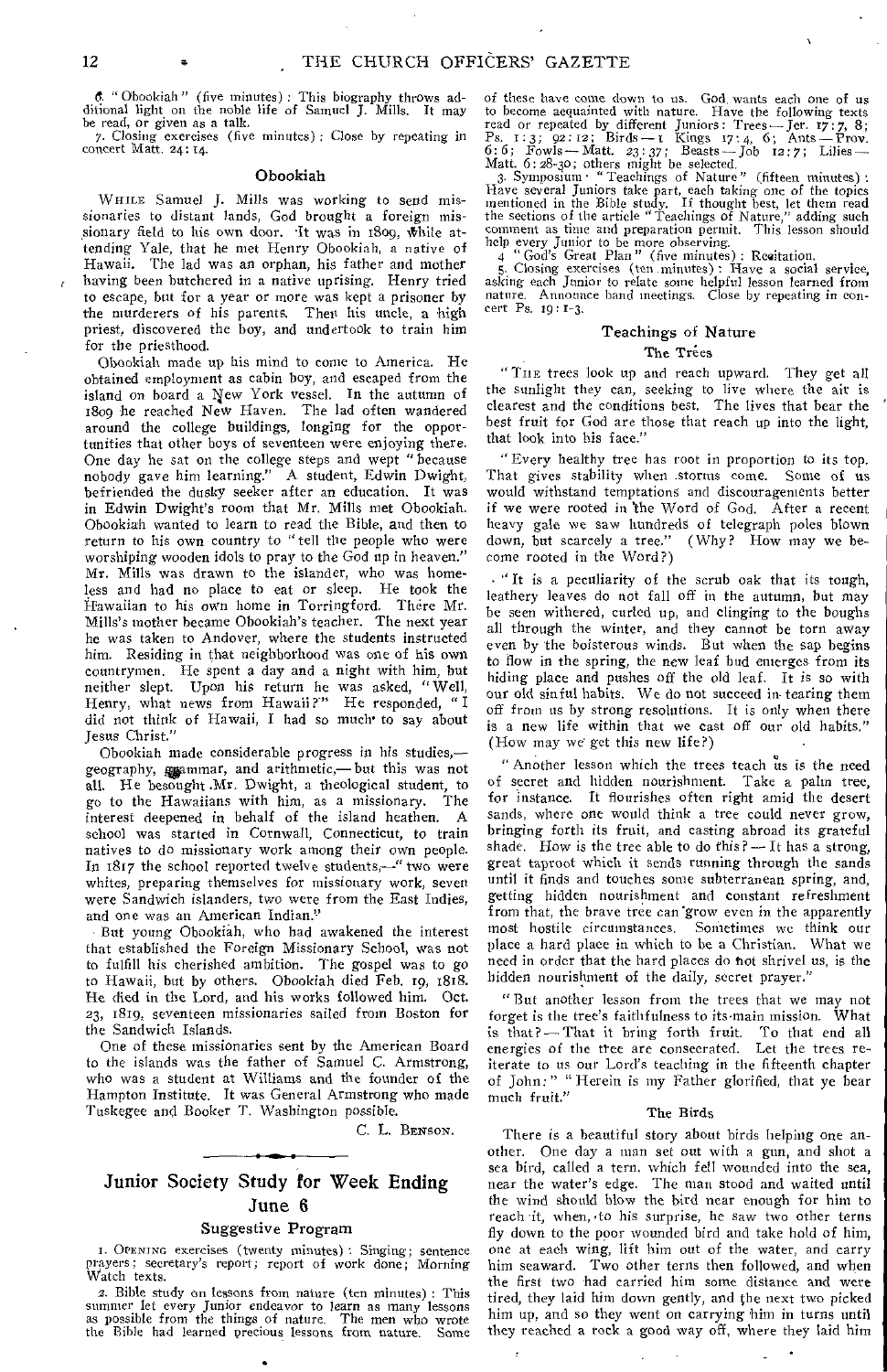down. The sportsman then made his way to the rock, but when they saw him coming, a whole swarm of terns came together, and just before he reached the place, two of them lifted up the wounded bird and bore him off to sea. The man was near enough to have hindered this if he had wished, but be was so pleased to see the kindness of the birds that he would not take the poor creature from them.— *Selected.* 

## The Ants

"Ants form a society in which a lot is accomplished by each doing its little share." So as Juniors we may band together and do a great deal of good for others.

#### The Fowls

## Sing hymn, "Christ in Song" (new edition), No. 507.

#### The Beasts

"There are two lessons we can learn from the camel. The first is how to bear a burden and never complain. Every camel kneels down to receive its load in the morning; and every camel kneels down to have its load taken off in the evening. And that is why it is able to carry its burden to the *end* of the desert road. How much easier the burden of a lost world in need of the gospel could be carried if we all learned to kneel *morning* and evening, to kneel and have the Master's hand place the burden on us, and the same hand take it off. Then we should feel the responsibility, and yet not miss the quietness and rest of real missionary service.'

#### The Lilies

" Jesus plucked the beautiful lily and placed it in the hands of children and youth; and as they looked into his own youthful face, fresh with the sunlight of his Father's glory, he gave the lesson in Matt. 6:28-3o. He spoke to a multitude, among whom were men and women full of worries and perplexities, and sore with disappointment and sorrow. Jesus continued; Therefore take no thought, saying, What shall we eat? or, What shall we drink? or, Wherewithal shall we be clothed? (for after all these things do the Gentiles seek:) for your Heavenly Father knoweth that ye have need of all these things.' Then, spreading *out* his hands to the surrounding multitude, he said, ' But seek ye first the kingdom of God, and his righteousness; and all these things shall be added unto you.'

"Thus Christ interpreted the message which he himself had given to the lilies and the grass of the field. He desires us to read it in every lily and every spire of grass. His words are full of assurance, and tend to confirm trust in God.

" So wide was Christ's view of truth, so extended his teaching, that every phase of nature was employed in illustrating truth."

#### God's Great Plan

" What can be the use," said a fleecy cloud, " $O_4$  these for drops that  $\overline{1}$  both?" "Of these few drops that I hold? They will hardly bend the lily proud If *caught* in her chalice of gold; But I, too, am a part of God's great plan, So my treasures I'll give as well as I can."

A child went merrily out to play, But a thought, like a silver thread, Kept *winding* in and out all day

Through the happy, golden head: "Mother said, 'Darling, do all you can,

For you are a part of God's great plan.'"

She knew no more than the twinkling star, Or the *cloud* with its rain cup full, • How, why, or for what all strange things are; She was only a child at school. But she thought, "'Tis a part of God's great plan

That even I should do all that I can."

So she helped another child along When the way was rough to his feet,

And she'sang from her heart a little song That we all thought wondrous sweet; And her father — a weary, toil-worn man — Said, "I, too, will do the best I can."

*—Selected.* 

## Junior Society Study for Week Ending . June 13

## Suggestive Program

I. OPENING exercises (twenty minutes) : Singing; prayer; secretary's report; offering taken; review Morning Watch texts; reports of work done.

2. "James *Hudson* Taylor" (ten minutes): Today our Juniors on their imaginary missionary tour will go to Shanghai to meet Dr. Taylor and *go* with him to the China Inland Mission, Have the biography read by a Junior, or given as a talk

3. "The China Inland Mission" (five minutes) : Let this story be given as a talk by one of the Juniors. If you have "A Retrospect," by J. Hudson Taylor, you can give an impressive illustration of how the work of the China Inland Mission has grown. See article in *Instructor* fo

4. "The Gospel Message" (ten minutes): Recitation. After<br>this recitation encourage the Juniors by telling how their gifts<br>to the 1914 Missionary Volunteer goal fund are helping to<br>give the gospel in the Orient. See *Instru* 

5. Mission News Items (five minutes) : Appoint a Junior to glean news items concerning missionary work from recent numbers of the *Review* and *Instructor* and any other papers to which you may have access. If possible, get some from the *Missionary Review of the World.* 

6, Closing exercises (fifteen minutes) : Have short talks by leaders of working bands about needs and plans of work. Remember every member of the Junior society should be a working member. Repeat the *junior* membership pledge in concert.

#### James Hudson Taylor

EARLY in the nineteenth century a little English boy of fifteen years was left to spend a holiday alone. At loss for amusement, he finally wandered into his father's library, to look for a book with which to while away the hours. No title was especially attractive, so he turned to a basket of pamphlets and selected a gospel tract that looked interesting, intending to read only the story at the beginning. At *this* same hour his mother, visiting some seventy or eighty miles away, felt especially anxious for the conversion of her only son. She *arose*  from the dinner table, went to her room and turned the key in the door, resolving to plead with God until her prayers were answered. Hour after hour she remained upon her knees till finally there came to her heart the assurance that her desire had been granted. In the *meantime* the boy was led to give his heart to the Saviour through reading the little tract he had carelessly selected; and while his mother was praising God in her chamber miles away, James was on his knees before God in the old warehouse, where he had gone to read at leisure. His sister had also been praying for him at this time. Do you wonder that James Hudson Taylor came to believe very earnestly in the power of prayer, and in the willingness of the Lord to answer the requests of his children?

This boy was an earnest Christian from the day of his conversion. When you love a friend very much, are you not always, glad to help that person in any way? Now James loved his Saviour dearly, and longed to work for him. Although not yet sixteen, he consecrated his life to Christian service, and when, two or three years later, he was urged to hind himself to learn a trade, he refused, *saying* that he belonged to the Lord, and must be free to undertake any work to which his Master might call him.

About this time the boy's interest was turned to China, a land then closed to foreigners, and the impression came again and *again* to his heart that his work was there. Although so young, he told God he was willing to go, even though it might cost his *life.* This decision once made, he had a definite aim. In order to be able to endure hardships in China he took vigorous exercise, and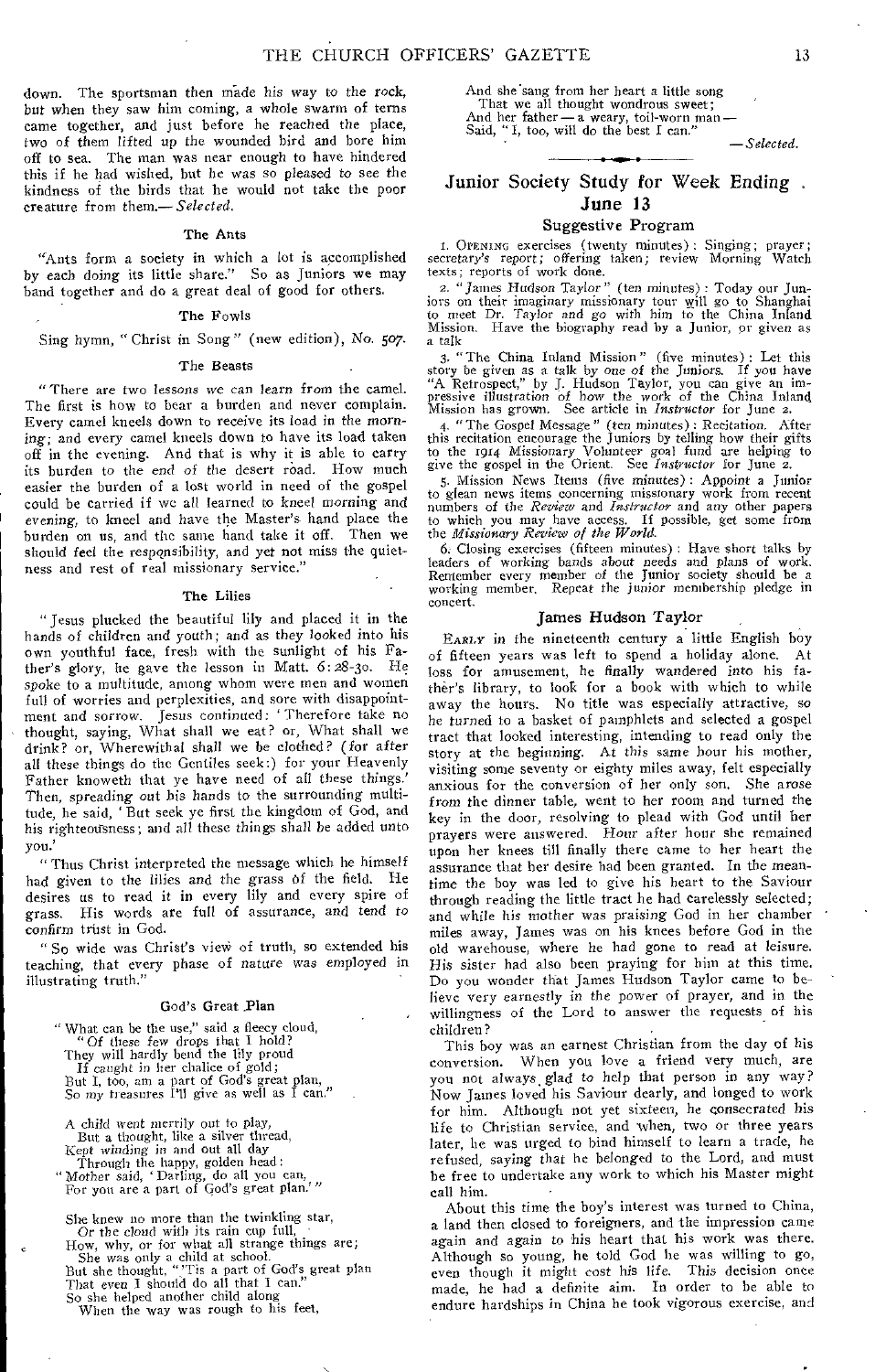dispensed with, as many home comforts as possible, including his soft, comfortable bed.

While spending some years in home study, he improved every opportunity to do good, and later ,went to Hull and London for medical and surgical training. - During the time spent there he used every possible economy, living mainly on oatmeal and rice, in order to save money for the poor. He also paid a strict tithe of all the money he received. During these years of preparation, Mr. Taylor's experience is almost one continuous answer to prayer. He prayed about everything,—little things and big things,— and the Lord always heard and answered, although he did not always answer yes.

At last the missionary was ready for China, and Sept. 19, 1853, he sailed from Liverpool on the "Dumfries." He was supported by an English missionary society. Before the ship sailed, his mother came on board, and they had an earnest season of prayer in the little stern cabin which was to be his home for the six long months of the voyage. Once, while many miles from land, the ship was caught in a terrible storm and was damaged; then came a calm, during which the little sailing vessel drifted very near some reefs. At this crisis, when it seemed that the ship surely would sink, Mr. Taylor and three other men, the only Christians on board, went to their cabins and prayed earnestly for wind. The sails their cabins and prayed earnestly for wind. were set; a strong breeze filled them; God had given his servant one more proof of the power of prayer.

On March 1, 1854, just about sixty years ago, Mr. Taylor landed in Shanghai, China. Civil war was in progress, and the rebels were making frequent attacks on the city, so it was some time before he could live outside the European settlement. This was a great grief to him, as he was anxious to come into direct contact with the native heathen. During this time of waiting he learned the Shanghai dialect, and when finally he could travel in comparative safety, went with Rev. William Burns and two native teachers on several itinerating<br>journeys. In this way they were able to preach the In this way they were able to preach the gospel to thousands in the interior, and distributed many Bibles and gospel tracts. About this time Mr. Taylor laid aside his European clothes and adopted Chinese dress. In such attire he could travel without attracting so much attention. These journeys brought him a rich experience. God was his only helper, and often deliverance from hunger, torture, and even death came in miraculous ways.

Finally Mr. Taylor decided to settle in Swatow. He returned to Shanghai for his medicine and surgical instruments, but found that the building in which he had stored them had been destroyed by fire. He then started inland to Ning-po to obtain a fresh supply, but on the way his servant stole all his earthly possessions except a string of cash which he had carried with him. Then some robbers annoyed him by trying to steal this. Finally, when he had no money left to pay a return passage to Shanghai, a strange Chinese merchant took pity on him and helped him on his way. Thus God always has and always will deliver those who trust in him, for he says, "Lo, I am with you alway, even unto the end of the world."

In the autumn of 1856 this faithful missionary began work in Ning-po, and soon afterward 'severed his connection with the missionary society which had sent him out, from England and supported him. He took this step because the society was in debt, and he believed this to be a wrong policy. Mr. Taylor had no friends from whom he could expect support. He was alone and practically a stranger in a strange land, but he was not afraid to do what he believed to be right. Placing his confidence in the Lord, he proved that —

" They who trust him wholly

Find him wholly true."

Frequently he found it necessary to kneel with his helpers and pray for daily bread, but the food always came, and they were never hungry.

The failing health of both Mr. and Mrs. Taylor com-

pelled their return to England in 186o. They spent five years in the homeland, during which time the China Inland Mission was formed under Mr. Taylor's direction. With its support, the family returned to China in 1865, and it is chiefly for his work in forming and developing this great missionary society that we know J. Hudson LORA CLEMENT.

## Junior Society Study for Week Ending June 20

## Suggestive Program

I. OPENING exercises (twenty minutes) : Song; review Morning Watch texts; sentence prayers; secretary's report; reports of work done; offerings taken; special music. 2. " Griffith John" (ten minutes): This biography may be

read by a Junior, or given as a talk. This missionary was one of the many who gave their lives to China. How many missionaries to China can you name? What do you know

about them? 3. "Two Pictures" (five minutes) : Recitation. Suggest how we may help to change this picture. See *Instructor* dated

June 9. 4. " Sia Sek Ong" (ten minutes): Have a Junior read this biography of one -of China's Christians. Some one helped to save him; with our prayers and with our means we may help to save others like him See *Instructor* for June 9, 5 "Two Child Martyrs in China" (one minute): Reading or talk.

6 "What One Child's Penny Did" (ten minutes) : This story should be read by one of the Juniors. Are we not happy to have the privilege of giving our money to save souls in heathen lands? Remember every Junior and Senior Missionary Volunteer is invited t6 give \$250 to foreign missions this year. Remind the Juniors of some of the things the \$25,000

which our Missionary Volunteers are raising this year will do. 7. Closing exercises • If time permits, spend a few minutes in a social meeting. Announce band meetings, and close by in a social meeting. Announce band meeting repeating in concert the membership pledge.

#### Griffith John

GRIFFITH JOHN was born Dec. 14, 1831. His parents were humble, religious people, and he had a pleasant, comfortable home. His mother died of cholera in 1832, and he was reared by an aunt. From early childhood he loved to be with older Christians, and seemed deeply interested in religious services. At the age of eight years lie was received as a member of the church, and when nine or ten years old took part in the services. His first public prayer, uttered with quivering lips and falling tears, was only the one sentence: " 0 Lord, pardon my sins, through Jesus Christ. Amen."

When Griffith was twelve years of age, he became an inmate of the home of Mr. John Williams. This man of God took a deep interest in the boy's welfare, and at fourteen Griffith began to preach the gospel, from the first giving evidences of- marked ability in this line. Wherever he went, people were converted, and it became evident that in Griffith John God-was preparing a mighty witness for himself.

But the boy realized that before he could be a successful worker for God, he must have an education. Just at this time his father died, and he was left to support himself. He found a faithful friend in Rev. E. Jacob, with whom he studied for a time, later completing a college course.

In March, 1853, Griffith John offered his services to the London Missionary Society.

"Far away, far away, in heathen darkness dwelling,

Millions of souls forever may be lost;

Who, who will go, salvation's story telling Looking to Jesus, counting not the cost?"

found an answer in his heart. He was anxious to begin work in the island of Madagascar, but its doors were at that time closed to foreigners, and so he was glad to go to China. Mr. and Mrs. John sailed for Shanghai' on May 21, 1855, eager for service in the "land of Sinim."

At the time these missionaries arrived in China, the country was net opened fully to foreigners, and they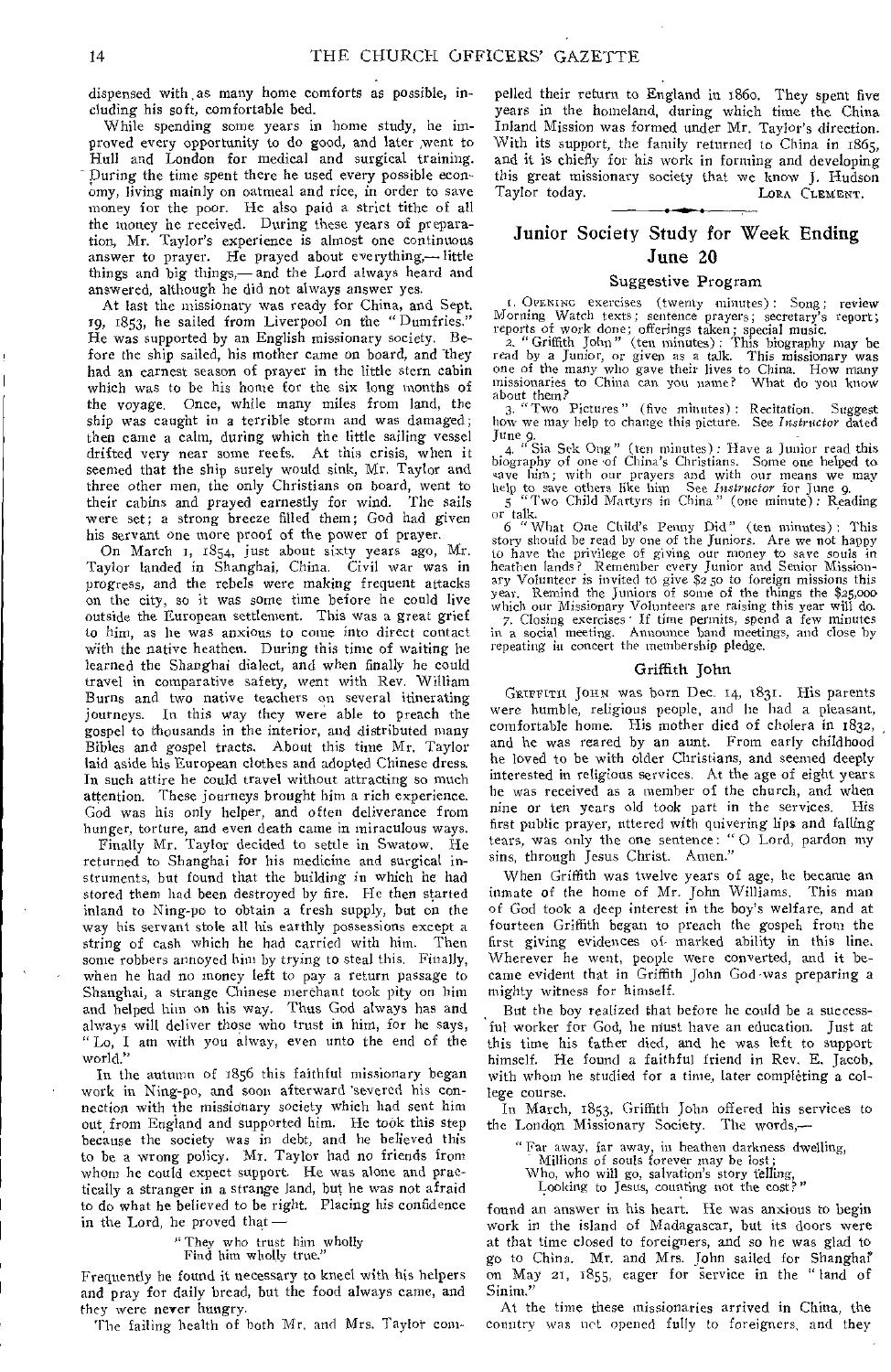were allowed to go only one day's journey inland from certain treaty ports. Mr. John set about the learning of the Chinese language enthusiastically, and in six months *was* able to address audiences with considerable *ease* and fluency. It is said that he was the first European thoroughly to master this most difficult language in the world. He was not discouraged because he found something hard, but instead wrote to his friends, "Its difficulty only increases my determination to conquer it and finally lay it prostrate at my feet."

As the country opened its doors more widely to Europeans, Mr. John devoted himself almost wholly to itinerating tours, and visited a large number of *towns* and cities. As the missionary and his associates entered a new place, messengers from the mandarin usually waited upon them;  $inquiring: -$ 

" Your honorable names?"

" Your honorable country ? "

" Whence are you from? "

"Whither are you going?"

" What public office do you fill?"

They then usually were left free to distribute tracts and Gospels and preach in the streets to all who would listen. In most-cases the people gave good attention. Many learned to love the " foreigner's God," and a number of churches were organized.

One of the greatest aids to mission work in China is the network of rivers and *canals* which make so many parts of that vast country easy to reach. Chief among these is the river Yang-tze-kiang, sometimes called the Girdle of China. On the banks of this river is the city of Hankow, and there Mr. John and his family began work in 1861. With characteristic promptness he commenced preaching the first day after his arrival. The city offered abundant opportunities for missionary work, and many of the people came to inquire about the religion of Jesus. Within a year a church of twelve members was organized. Soon after, they extended their work to the neighboring city of Wu-chang. Here the foreigners had'much trouble in securing a house to live in or a place for worship. In this they finally succeeded, however, and some years later established also a mission hospital.

Leaving the work well organized on the Yang-tzekiang, Mr. John and a companion took a journey of three thousand miles through country where missionaries had never before preached the gospel. Many Chinese thus learned of Christ who probably otherwise would have died without a knowledge of the true God.

Soon after completing this tour, Mr. John visited England. There the family remained for three *years,* leaving for China again early in the year 1872. Mrs. John died on this return voyage, and was buried in the European cemetery at Singapore. Although his heart seemed almost broken, the missionary went on with his work in Hankow, where the native church now numbered two hundred members and the building of a new hospital was in progress. - During the following year Mr. John did much literary work in connection with his strenuous evangelistic labors. In 1874 he was married to a Mrs. Jenkins,<br>the widow of a fellow missionary. This God-fearing the widow of a fellow missionary. woman was a special friend of the foreign sailors stationed• at Chinese ports, and through her efforts many were converted.

Mr. and Mrs. John visited England and America in 1882. During their stay at home, Mrs. John received various donations, which enabled her upon their return to their field of labor, to establish a home known as the Sailors' Rest. The following year, 1885, she died at the mission hospital in Hankow. Her faithful husband, again left alone, labored on with almost tireless strength for his beloved people. The arms of China were now wide open for the gospel, and he felt that while life should last, he must do what he could for his Lord and Master in that land *of* heathen darkness. In 1912 his failing health made a change of climate necessary, and he left China in July of that year, hoping for strength to return. His life work closed two months later, Truly Griffith

John was a man able and bold, persevering,-kindly, courteous, courageous for the right, loving and serving God with the spirit of "This one thing I do."

LORA CLEMENT.

## Two Child Martyrs in China

A MISSIONARY in China tells about two little children whose friends and relatives the Boxers had put to death before their eyes in the hope that they would deny their faith in Christ. They were told to say that they "did not believe in God." But the brave children said, "We do not believe in God." But the brave children said, " believe in God." Then the cruel Boxers said, "We are going to kill you if you will not deny him." Their answer was, " Even if you kill us, we will still believe." In a few moments the little children's voices were still in death.— *Selected.* 

#### What One Child's Penny Did

SOME years ago a mother in New England was helping her missionary society pack a box to send to the missionaries in India. Her little boy, aged four years, was deeply interested in the work. He asked all manner of questions, and when satisfied that he knew the contents were *going* to help those who had fewer blessings than himself, he insisted on putting in an offering all his own. He asked that something should be bought that would tell the poor heathen about Jesus,

As he had only one penny of his own, his mother purchased for him a little leaflet entitled " Come to Jesus." His name was written on it, with the little prayer, "May the one who gets this soon learn to love Jesus." The box was sent off, with many prayers that God would bless the contents to the saving of souls in India.

When it reached that far-off land, the missionaries distributed the many Scripture cards, booklets, etc., among the natives. In the distribution, the child's leaflet was overlooked, but found its way into a safe place in the bureau drawer of a lady missionary. For some months the leaflet was hidden from human eyes, but God was watching over it, for he had a special work for it to do later on. He was going to answer the little boy's prayer in a strange and wonderful way, in his own good time.

In the mission employ was a Hindu priest. He taught the missionaries the language of the Hindus. As he was a devoted worshiper of the idols, he would not even listen to the story of the gospel. After some time he decided to go back to his mountain home, *many long,*  weary miles away. When he had said *good-by to* the lady missionary who had laid away the little boy's penny leaflet, she wanted to give him something to carry home with him that would tell him of Jesus and his love. She knew he would not accept a Bible, although he could read English well; and in searching for something, God led her to find the leaflet "Come to Jesus." When she gave it to the priest, he took it without looking at it, and carried it away with him.

For years the missionary knew not what had become of the priest, or what he had done with the leaflet. But God knew, and his Spirit led the priest on his lonely journey home to read the writing on the leaflet. The child's prayer so touched him that he was eager to read the leaflet. From that time he was greatly troubled about his sins. He soon gave up his idols, and became a devoted missionary to his own people. Fifteen years later, missionaries visited his mountain village, and there found the converted Hindu priest with a congregation of fifteen hundred people, who, through the influence and teaching of that little leaflet, had learned to love Jesus as their Saviour, What instrument did God use in saving those fifteen hundred souls? —

One little four-year-old boy.

One little childish prayer,

One little four-page penny leaflet.

*No* gift, however small it may be, will be lost in God's *sight.* He will use it for his own honor and glory in the building up of his kingdom.— *Selected.*